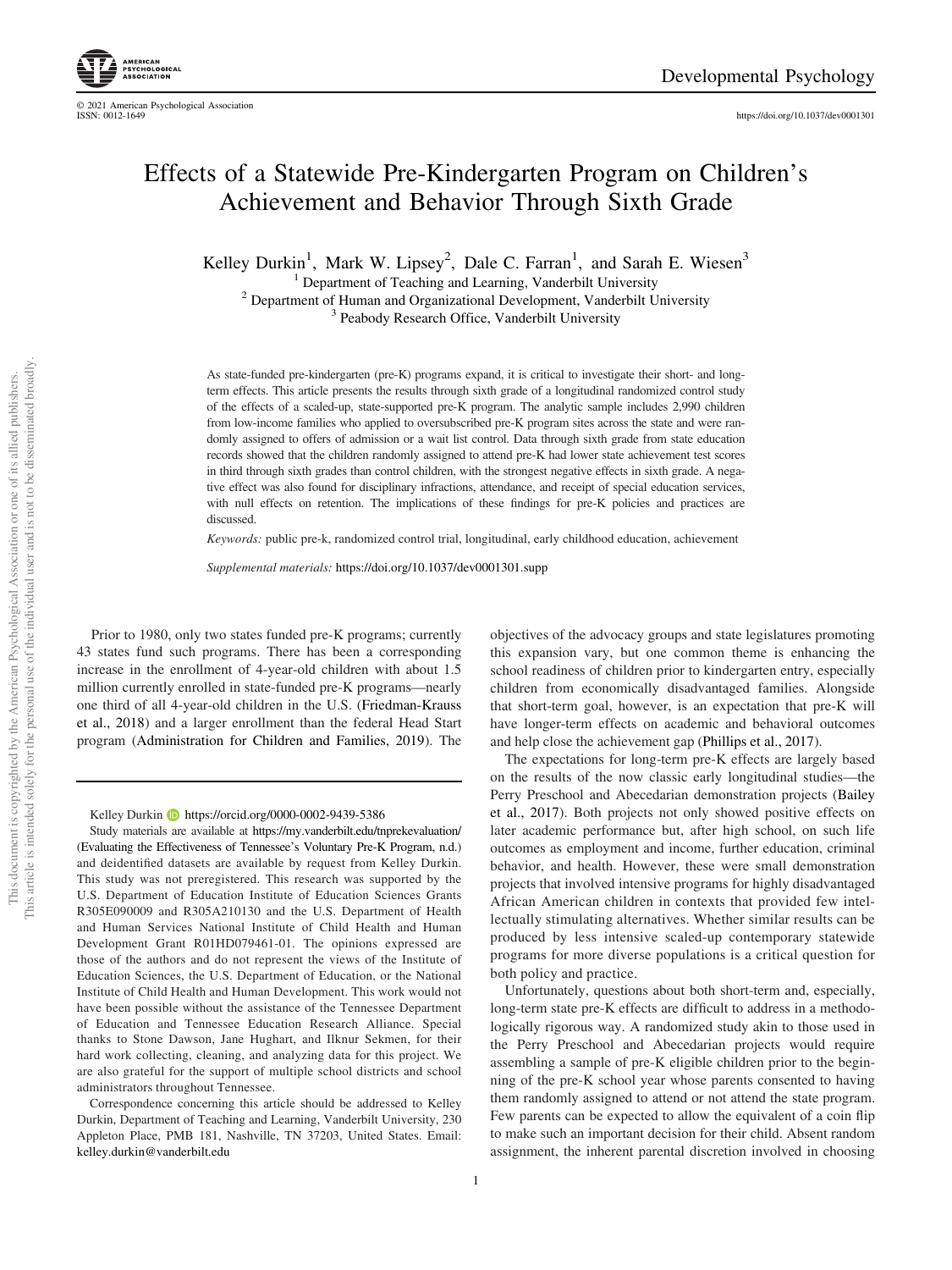between options creates considerable potential for selection bias in any comparison of outcomes for state pre-K versus any or all of the available alternatives. Similar concerns apply to evaluations of other publicly funded pre-K programs such as place-based locally funded programs (e.g., Tulsa and Boston) and the federally funded Head Start program.

One credible approach to evaluating the immediate effects of state pre-K programs under these circumstances is the age-cutoff regression-discontinuity (RD) design developed by Gormley and colleagues in their study of the Tulsa pre-K program (Gormley et al., 2005). This design capitalizes on a strict age cutoff for pre-K eligibility and compares age-adjusted outcomes at the beginning of kindergarten for children who attended pre-K the prior year with those for younger children just beginning the pre-K program and thus had no pre-K exposure that prior year. These evaluations have focused on early literacy, language, and math and, almost without exception, have found positive effects at kindergarten entry (e.g., Pion & Lipsey, 2021; Hustedt et al., 2021; Montrosse-Moorhead et al., 2019; Wong et al., 2008). A limitation of this design is that it cannot be used for longer-term follow-up—by the end of kindergarten both the treatment and control groups have experienced pre-K.

Because of the practical difficulties of implementing random assignment, studies of the sustained effects of state pre-K past the beginning of kindergarten almost universally use nonrandomized designs. One approach to avoiding selection bias associated with parental decisions about attending pre-K has been to use aggregate data that includes all the children in different cohorts whether they attended state pre-K or not. Longer-term outcomes are then compared for cohorts that vary in their exposure to state pre-K. For example, Ladd et al. (2014) examined third grade test scores as a function of differences across counties in the onset and magnitude of state financial investments in the North Carolina pre-K program. They found positive effects in reading and math with especially large estimates if the aggregate effects were assumed to come entirely from the children in each county who actually attended pre-K. Similarly, other studies (e.g., Bartik & Hershbein, 2018; Cascio & Schanzenbach, 2013; Rosinsky, 2014) have analyzed fourth grade NAEP test scores in relation to variation in pre-K enrollment across time and, in some instances, across states. The results of these studies have been mixed and generally show sensitivity to differences in the statistical models used.

Attributing such aggregate effects to the influence of pre-K, however, assumes that the aggregate units most successful in increasing exposure to pre-K were not also more likely to implement or experience any other developments that affected educational performance co-occurring with the pre-K expansion or in any year between then and the time at which the longer-term outcomes were measured. This assumption that pre-K variation is independent of other educational influences is difficult to confirm and not entirely plausible in the context of interconnected educational innovations and policy.

The most common approach to investigating longer-term effects of locally funded and statewide pre-K programs is a post hoc comparison of later outcomes for children who did versus did not attend the pre-K program years earlier (e.g., Hill et al., 2015; Preskitt et al., 2020). These studies generally attempt to address the inherent potential for selection bias by matching the children in each group on a set of variables available at the time of outcome measurement. A recent example is an investigation of the longterm effects of Georgia's universal pre-K program (Early et al., 2019). Using demographic data from the state database, kindergarten eligibility for free or reduced-price lunch, and kindergarten school attended, Early et al. (2019) created propensity score matches for pre-K attenders and nonattenders. The results showed positive pre-K effects on third grade reading and math scores for children from low-income families, but negative effects for pre-K participants from higher income families. Notably, however, no pretest measures taken before the beginning of the pre-K year for early reading and math skills or for family circumstances that might influence pre-K enrollment were available to ensure initial equivalence between those groups. Indeed, the authors caution that variables such as these might have accounted for the differences found. The child and family characteristics associated with enrollment in pre-K generally favor enrollees (Ansari & Crosnoe, 2015; Coley et al., 2016) in ways that undermine the validity of such post hoc comparisons.

Despite the challenges that have motivated the large body of nonrandomized studies of the longer-term effects of state and locally funded pre-K, there are circumstances amenable to randomized designs. For example, when a sizable number of pre-K sites receive more applicants than they have capacity to serve, some applicants must of necessity be turned away. Randomization provides an equitable and transparent way to allocate the available seats at the respective sites. One of the two studies of state or locally funded pre-K that has randomized in such a situation capitalized on the lottery procedure used to select applicants for popular pre-K program sites in Boston (Weiland et al., 2020). This naturally occurring lottery allowed Weiland and colleagues to compare children randomly selected to attend their first choice program with a control group not selected for that first choice. This contrast was diminished, however, by the ultimate attendance of 72% of the control group in another Boston pre-K program, 24% in a center-based preschool other than a Boston pre-K, and only about 3% who did not attend any preschool. The direct intent-to-treat comparison between the overall treatment and control groups found no differences on third grade English language arts and math tests nor on retention in grade and special education placements through third grade. An instrumental variable analysis that compared children attending any Boston pre-K program with those attending other preschools or none similarly found no difference on any of these outcomes. It is notable, however, that the effect estimates for the third grade math scores and kindergarten special education placements were negative, though short of statistical significance.

While a state pre-K program is the focus of this article, a large body of research has focused on the Head Start program. However, there is only one randomized study of longer-term Head Start effects (Puma et al., 2012), one that also randomized applicants to oversubscribed programs. Head Start children had larger gains than controls on literacy and language measures (but not math) prior to kindergarten entry, but these effects disappeared by the end of kindergarten. Focusing on earlier Head Start programs, Deming (2009) conducted a study comparing siblings within the same family born between 1976 and 1986 who did or did not attend Head Start, and found long-term positive Head Start effects on adult outcomes even though test score differences faded. In a similar analysis, Pages et al. (2020) found that using the Deming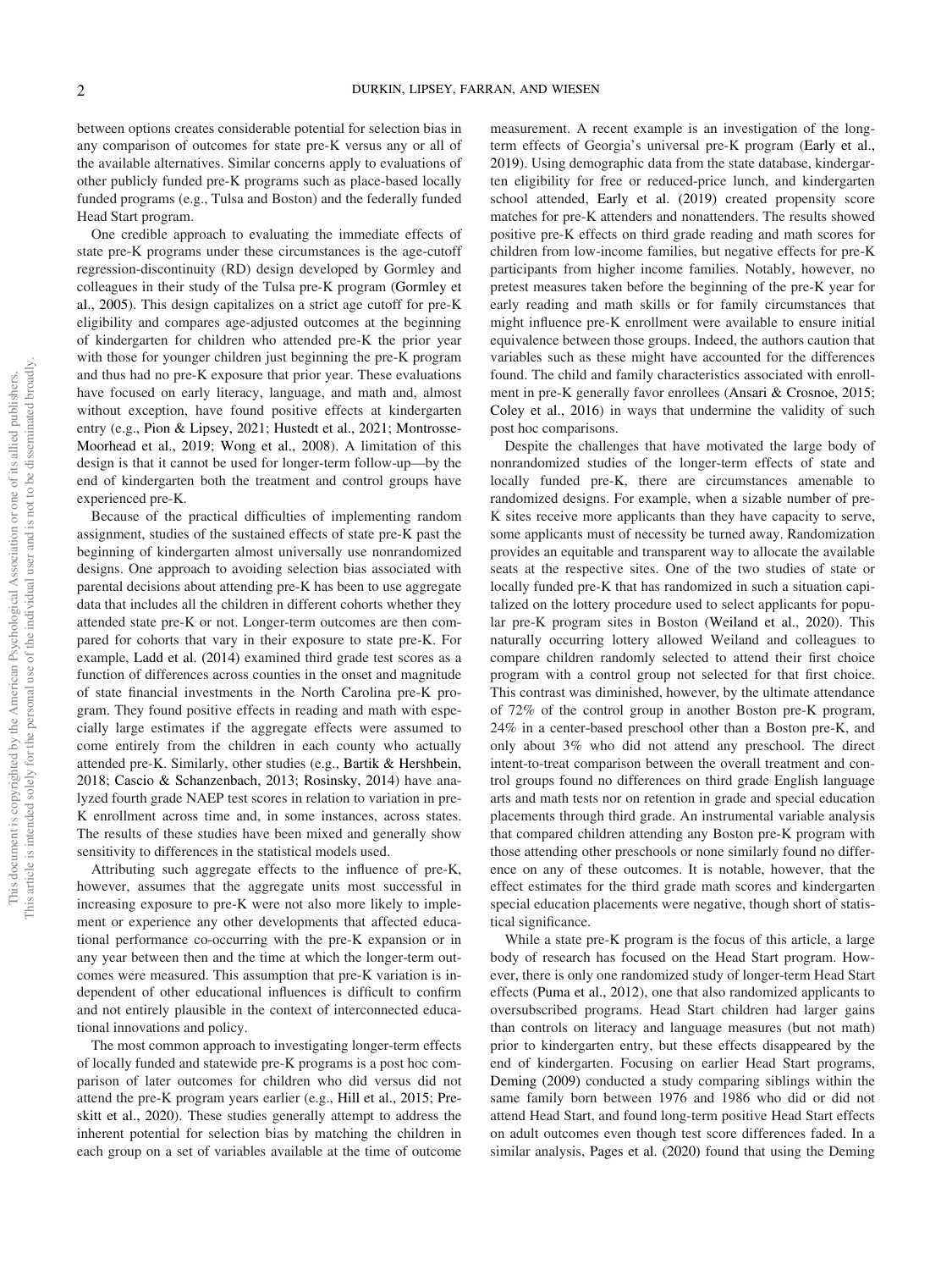sample but extending the measurement period decreased the adult effects, and data for children attending more recent Head Start programs showed mostly negative effects. Siblings who attended Head Start were *less* likely to be employed or enrolled in school compared to their siblings who mostly received home care. These later Head Start programs occurred within the same time window as the implementation of the Tennessee Voluntary Pre-K (TN-VPK) program that is the topic of the current article.

This paper reports results from a randomized longitudinal study of TN-VPK that began with the 2009 and 2010 pre-K cohorts. As in the Head Start Impact Study, the Tennessee research team implemented randomization at oversubscribed program sites and followed the resulting sample afterward to investigate how well the pre-K effects were sustained. The results through sixth grade are reported here and those for earlier periods are summarized.

## TN-VPK and Effects Through Third Grade

While state pre-K programs vary, the Tennessee program is relatively typical. Pilot programs began in 1996 with full statewide implementation in 2005. TN-VPK is organized and overseen by the state department of education and serves more than 18,000 4-year-old children from low-income families statewide with local program sites in all but a few of the school districts in the state. The state requires a minimum instructional time of 5.5 hr per day, 5 days a week during the school year, classes of no more than 20 students staffed by a state-licensed teacher endorsed for early childhood education and paid at public school teacher rates, an educational assistant in each room, and a curriculum selected from a state-approved list (Tennessee Department of Education, 2019).

When the TN-VPK program began, it met nine of the 10 standards advocated until recently revised by the National Institute of Early Education Research (NIEER; Barnett et al., 2009). The current study began with the 2009 and 2010 pre-K cohorts. In 2015 (Farran & Lipsey, 2015) we reported a separate related study of a representative sample of TN-VPK programs in the state that found that quality as measured by the Early Childhood Environment Rating Scale (Harms & Clifford, 1980) matched or exceeded that reported in evaluations of other state pre-K programs. More recently, Pion and Lipsey (2021) used a regression-discontinuity design with that statewide sample to investigate end-of-pre-K effects on a battery of commonly used cognitive measures. The TN-VPK results compared favorably with those found in similar designs for more than a dozen other statewide pre-K programs.

The findings of the TN-VPK study through third grade were described in prior research reports (Lipsey et al., 2013a, 2013b) and a published summary article (Lipsey et al., 2018). The design involves oversubscribed program sites across Tennessee in which applicants were randomized to offers of admission or waitlist status (*N* = 2,990 children; referred to as the *randomized control trial [RCT] analytic sample*). In addition, parental consent was obtained for 1,076 children to allow the research team to collect additional data from the children and their teachers at the beginning and end of the pre-K year and annually through third grade (referred to as the *intensive substudy [ISS] sample*). We attempted to obtain parental consent for all children in the RCT full sample, but different procedures for obtaining consent were used with the two cohorts of

students due to logistical reasons. For the 2009 cohort, the Tennessee Department of Education officials interpreted the confidentiality requirement for FRPL eligible children in a way that only allowed parents to be contacted via a mailing sent from their central office. Almost all parents who responded consented, but many did not respond (consent rate of 24.4%). For the 2010 cohort, arrangements were negotiated to allow parents to be approached about consent as part of the VPK application paperwork, and a member of the research team was available to respond to questions (consent rate of 67.8%). Again, most of the remainder did not respond and very few actively declined to consent. The interaction between cohort and condition was included in the ISS analyses, and the interaction was not ever significant. The ISS sample also showed strong baseline equivalence on achievement pretests and a wide range of family characteristics. A battery of Woodcock-Johnson achievement outcome measures showed significant positive immediate effects of TN-VPK at the end of pre-K. Those effects were especially pronounced for children who entered pre-K with lower baseline scores on the achievement measures and those for whom English was not their native language.

By the end of kindergarten, most of the effects on achievement were no longer statistically significant and, in later years, nearly all had turned at least slightly negative, although generally short of statistical significance (Lipsey et al., 2018). By the end of third grade, state achievement test scores for the RCT analytic sample echoed the achievement results from the ISS subsample with TN-VPK participants scoring lower than nonparticipants, significantly so in math and science. No effects were found on either attendance or grade retention rates through third grade. However, children who attended TN-VPK had marginally significant higher rates of school rule violations and a significantly greater proportion of TN-VPK participants had special education placements (Lipsey et al., 2018). There were no significant effects on the quality of the schools the students subsequently attended or their exposure to higher quality teachers in those schools (Pearman et al., 2020). However, positive TN-VPK effects were found on the third grade state achievement tests for the small proportion (12%) of children who attended higher quality schools *and* were exposed to higher quality teachers.

## TN-VPK Effects Through Sixth Grade

The current article reports the next phase of this study, which extended the investigation of longer-term TN-VPK effects through sixth grade. Several issues were of interest for this follow-up period. Paramount was the question of whether the negative effects found on the third grade state achievement tests diminished or continued in the later grades. Similar questions apply to the further development of the null or negative findings on later attendance, retention, disciplinary infractions, and special education placements.

## Method

# RCT Sample

This study involves 79 oversubscribed TN-VPK program sites with two cohorts of pre-K applicants randomized to offers of admission or a waitlist, one cohort entering pre-K in 2009–10, the other in 2010–11. This resulted in randomization of 111 site-level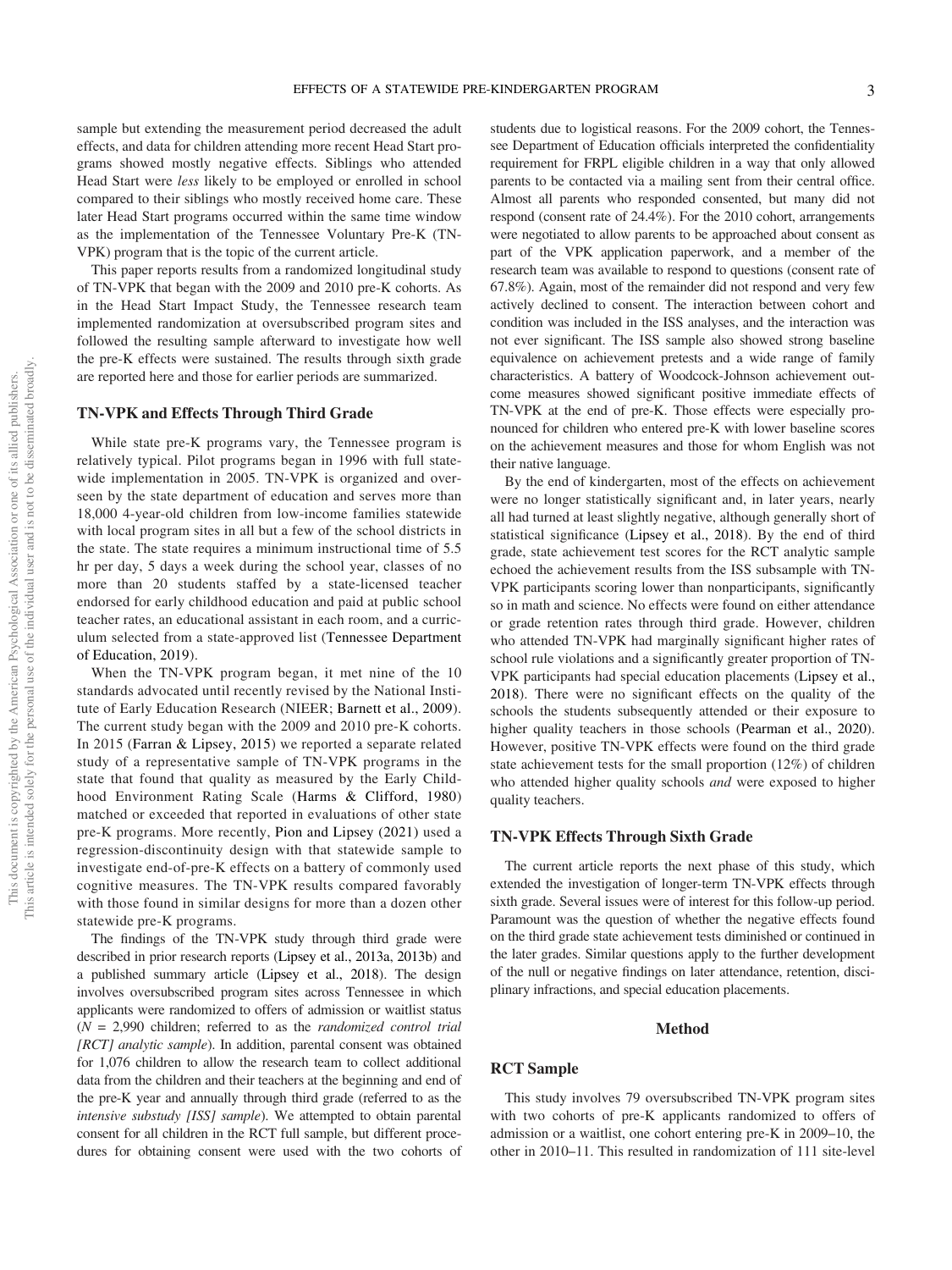applicant lists (R-Lists). To be included in the RCT analytic sample, students had to: (1) be eligible for free or reduced price lunch, (2) be 4 years old by September 30 of their pre-K year, (3) be applicants to an oversubscribed TN-VPK program site that successfully randomized admission decisions, (4) not have applied for out-of-classroom special education services prior to pre-K enrollment, and (5) have a record in the state education database for at least one year of attendance in a Tennessee public school between pre-K and third grade. Of the students who met Criterion 1 through 4, there were 141 students who did not have subsequent state data in any year from kindergarten through third grade (Criterion 5). Omitting those students left a total of 2,990 eligible children in the sample used for analysis. Criterion 5 kept the RCT analytic sample the same as in previous reports; extending that criterion to include students with data from fourth through sixth grade would have added only one student to the sample.

We report all results using two definitions of treatment and control conditions: intent-to-treat (ITT) and treatment-on-treated (TOT). ITT differentiates students according to whether they were randomly assigned to receive offers of admission. TOT differentiates students according to whether they actually attended TN-VPK or not. Figure 1 provides a visual representation of the ITT and TOT conditions and the number of children in each. The children enrolled in TN-VPK attended an average of 143.8 days (*SD* = 31.6) during the school year. All participants were treated ethically, and the Vanderbilt University Institutional Review Board (IRB #090666, "Evaluating the Effectiveness of Tennessee Voluntary Pre-K Program") approved this study.

#### Counterfactual Conditions

While we do not have information on the alternative care arrangements for students in the RCT analytic sample who did not attend TN-VPK, we do have that information via parent interviews for the 306 nonattending children in the ISS sample described earlier. Overall, 63% received home-based care by a parent, relative, or other person; 13% attended Head Start; 16% were in private center-based childcare; 5% had some combination of Head Start and private childcare; and childcare for 3% was not reported. Characteristics of the programs and students contributing to the ISS were very similar to those in the RCT analytic sample (Lipsey et al., 2018).

## Representativeness of the RCT Analytic Sample

Another component of the Tennessee Pre-K study not otherwise discussed here involved a statewide probability sample of the 942 TN-VPK classrooms operating at the time the study began (Pion & Lipsey, 2021). That sample included 155 TN-VPK classrooms purposely selected to be representative of the state program and 2,093 children in those classrooms with data on the same demographic characteristics available for the RCT analytic sample. To allow estimation of TN-VPK effects for students with the statewide demographic profile, children in the RCT analytic sample were identified with exact or very similar demographic profile matches to children in the statewide sample. Weighting functions were then created to up-weight or down-weight the children in the analytic sample to match the proportions with corresponding

#### Figure 1





*Note*. Percentages read across each row.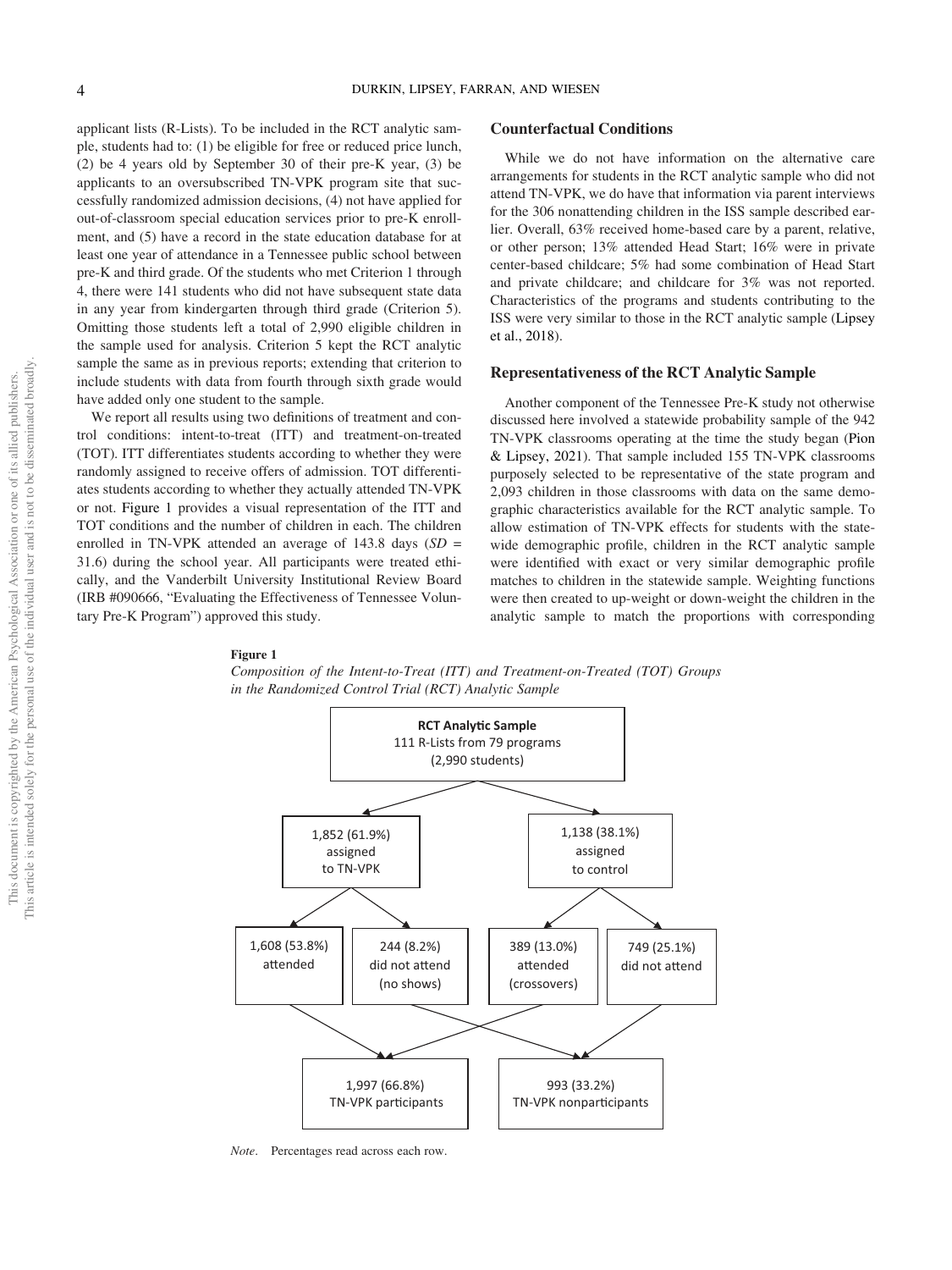profiles in the statewide probability sample (see Lipsey et al., 2018 for details about the statewide probability sample demographics). This procedure allowed us to generalize the findings from oversubscribed programs in the RCT analytic sample to the statewide program as a whole.

# RCT Analytic Sample Outcome Measures

Data providing outcome variables for the RCT analytic sample were drawn from the state database each year through sixth grade and included the following:

- Tennessee Comprehensive Assessment Program (TCAP): State achievement test during students' third grade year; scaled scores for reading, math, and science.
- TNReady: TNReady replaced TCAP in 2015–16 as the state standardized achievement test. A major breakdown in the testing program when switching to TNReady resulted in a loss of fourth grade test scores for Cohort 2 and fifth grade scores for Cohort 1. We analyzed the sixth grade scaled scores for both cohorts in English language arts, math, and science.
- Violation of school rules: Any recorded violations of school policy such as attendance-related issues, dress code violations, cheating, and the like.
- Major disciplinary infractions: Possession of drugs, alcohol, or weapons, theft, vandalism, violence or threats of violence, bullying, fighting, assault, and sexual harassment.
- Individualized Education Program (IEP) other than for gifted or physical disability: Children with special education programming for a specific learning disability, intellectual disability, speech or language impairment, emotional disturbance, autism, functional delay, or developmental delay.
- Attendance rate: The number of days attended divided by the number of days enrolled.
- Grade level: Enrollment below versus at or above expected grade indicating retention in grade.

Some children were not enrolled in a TN public school in some years and did not have state records those years. In kindergarten, 98.5% had state data, 96.5% in first grade, 95.0% in second grade, 93.7% in third grade, 92.5% in fourth grade, 91.3% in fifth grade, and 90.3% in sixth grade.

## Analysis

#### Missing Data

Missing values on the variables used in analysis fell into two categories. First, 141 children in the initial randomization did not enroll in TN public schools after the pre-K year (with one late exception) and only 40 of those enrolled in TN-VPK during the pre-K year. Most of these children had no baseline data, none had outcome data, and they were dropped from the analytic sample. Second, there was missing outcome data in the analytic sample (ranging from 9.7% to 13.3%), though none on baseline variables.

The potential for differential attrition to bias treatment effect estimates was explored for the  $N = 2,990$  analytic sample and the  $N = 3,131$  initial sample that included the 141 cases without outcome data. First, missing data rates for outcome variables were compared for the ITT treatment versus control conditions. The differences for the analytic sample were all less than 2 percentage points; for the initial sample, all were less than 3 percentage points. None of these differences were statistically significant at  $\alpha$  = .05, but significance at  $p < 0.10$  was found for major disciplinary infractions and the combined measure of major infractions and school rule violations in the analytic sample and for all three disciplinary measures in the initial sample.

Although missing data rates for the treatment and control conditions were generally comparable, consideration was also given to the possibility that the missing outcome data were different for each condition, which also could bias effect estimates. For this purpose, we imputed estimates of the missing values and compared effect estimates with and without the imputed data. Twentyfive imputed data sets were generated separately for the ITT treatment and control conditions and combined for analysis. The analysis models described in the next section were then used to estimate treatment effects for each outcome variable with the observed and imputed values for the analytic and initial samples.

With two exceptions, the effect estimates for the observed and imputed data from the analytic sample were closely comparable for direction, magnitude, and statistical significance. The exceptions were the proportion of children with an IEP in sixth grade and the proportion with any major disciplinary offense over the K–sixth grades. In both cases, the estimates with imputed values were smaller and nonsignificant compared to larger significant ones with observed values. However, these effect estimates were very small, ranging from .014 to .033. For the initial sample, the direction, magnitude, and statistical significance of the effect estimates for the observed and imputed data were also comparable across outcomes with the exception of IEP and major disciplinary offenses, but also for attendance. Again, the estimates were very small, ranging from .001 to .033, and of dubious practical significance. Notably, the critical achievement test effect estimates were quite comparable across these various comparisons.

Details about these analyses and their results are in Supplemental Materials 1. Given how little evidence was found of consequential differentials in the proportions of missing values or the effects found with and without imputation, we have chosen to focus this report on the results found with the observed data in the analytic sample.

#### Analysis Models

Analysis of TN-VPK effects used hierarchical linear models (HLM) with students nested in the R-List program sites from which applicants were randomized and those nested in their respective school districts. Equations for the HLM models and the corresponding SPSS syntax are in Supplemental Materials 2. A reanalysis of TN-VPK effects through third grade using block fixed effects models as an alternative approach resulted in findings comparable to those with HLM (Watts et al., 2019). Many of the outcome variables of interest are binary (e.g., whether a student is on grade level). For consistency, the HLM results are presented here. Confirmation that they are substantially similar to the results of more technically appropriate multilevel logistic regression analyses are in Supplemental Table S1.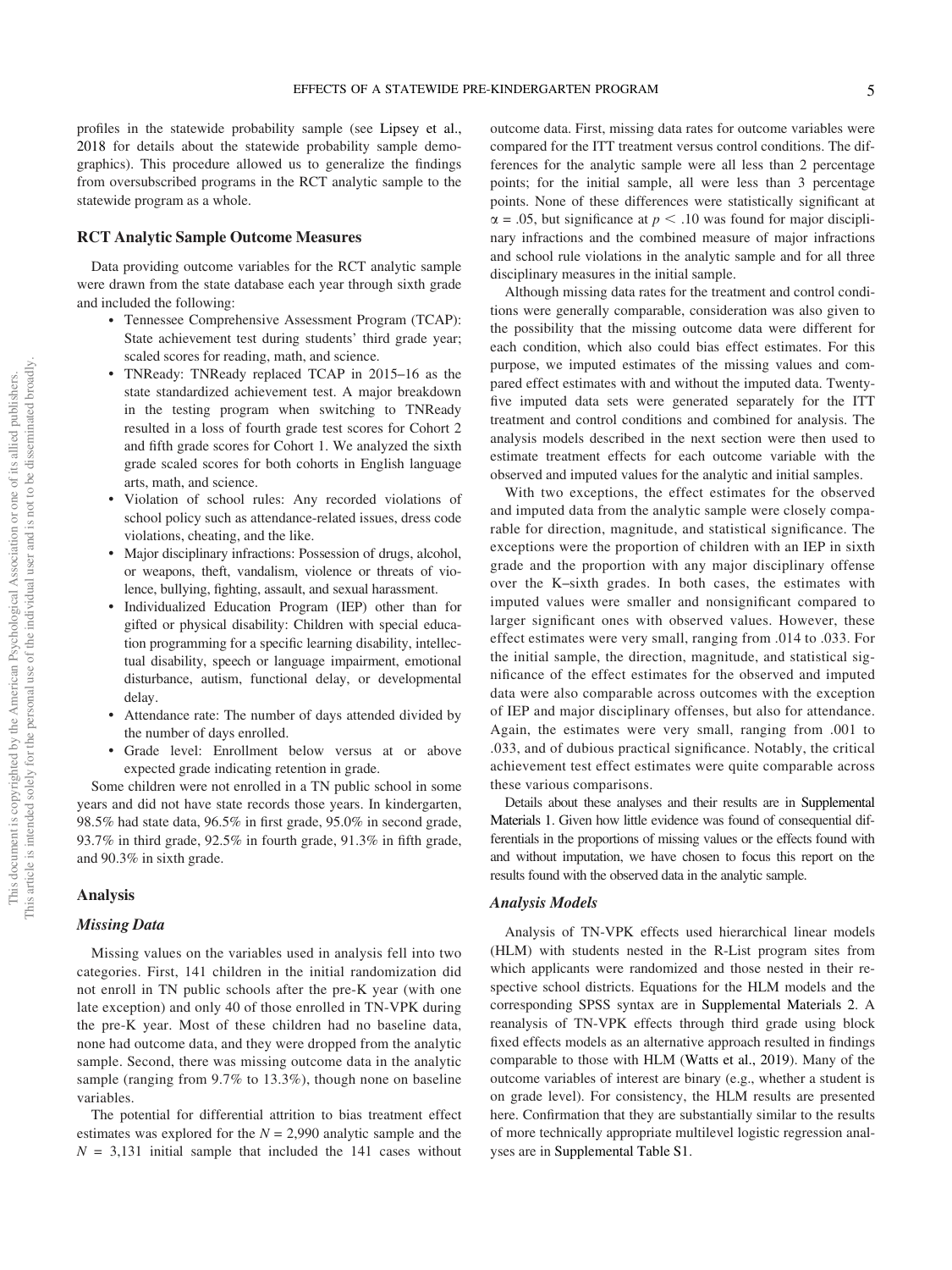All the analyses of TN-VPK effects (unless otherwise indicated) incorporated what we will refer to as the "standard set" of covariates to adjust for baseline differences, improve statistical power, and provide a basis for moderator analysis. These included age at the beginning of the pre-K year, gender (male), race/ethnicity (White, Black, Hispanic), and native language other than English. At Level 2, to aid statistical power, we included TN-VPK program site characteristics identified by representatives of the Tennessee Department of Education as relevant to program performance: urbanicity (urban vs. rural), partner programs (operated by community organizations vs. schools), priority schools (operated in the lowest performing schools), pilot programs (funded in 1996 as pilot pre-K programs), and region (west, central west, central east, and east parts of the state).<sup>1</sup> Further analyses tested interactions between treatment condition and the student demographic variables to determine whether any of those variables moderated the effects of TN-VPK. These analyses involved a large number of statistical tests and Benjamini-Hochberg corrections for false positive rates were applied.

The primary analyses involved ITT comparisons with the original observed data and repeated with the weighting functions derived from the statewide probability sample described earlier. A principal stratification strategy modeled on that used in the Head Start Impact Study (Puma et al., 2010) was used to generate complier average causal effect (CACE) estimates from the ITT estimates. This procedure recognizes that the ITT treatment and control groups include four distinct subgroups differentiated by how they react to the randomization: *compliers* who accept the condition to which they are randomized; *always takers* who obtain treatment whether randomized to it or not; *never takers* who do not participate in treatment whether randomized to it or not; and *de*fi*ers* who choose the opposite of their assigned condition.

Some reasonable assumptions are that there are no or trivially few defiers (unlikely that parents who apply for TN-VPK will reject admission if offered but obtain it if not offered), and that the expectation from randomization will yield the same proportion and characteristics for always takers in both the ITT treatment and control groups (latter called crossovers). Along with a few technical assumptions, these allow derivation of a multiplier that scales the ITT effect estimates into CACE estimates (Gennetian et al., 2005; Puma et al., 2010, pp. 5–53). This procedure also rescales the standard errors of the ITT estimates with the same multiplier so the statistical significance of the CACE estimates is the same as for the corresponding ITT estimates. These scaled up estimates have been shown to be equivalent to the CACE estimates derived by an alternative approach using two-stage least-squares instrumental variable analysis with random assignment as the instrument (Angrist et al., 1996).

As effect estimates for Compliers, the CACE estimates omit the always taker subgroups that also participated in TN-VPK and would thus need to be included in full TOT estimates. While effects for always takers cannot be estimated directly, their outcomes on the state achievement tests were compared with those for control condition compliers and for treatment condition no shows to provide some general indication of their potential magnitude. Those estimates fell well within the confidence intervals for the CACE estimates. On that basis, we assume the effects for the always takers are comparable to the CACE estimates and have interpreted the CACE estimates as TOT estimates. Details for the CACE and TOT derivations are provided in Supplemental Materials 3.

#### Baseline Equivalence Between Conditions

The state administrative data system does not collect data on TN-VPK applicants at the beginning of the pre-K year. Descriptive baseline variables for the RCT analytic sample were thus limited to demographic and program site characteristics. Baseline equivalence comparisons for the ITT treatment and control groups on student demographic characteristics in the observed data are presented in Table 1 (this comparison does not apply to program sites, only within sites). There were no statistically significant differences on any of the demographic variables and the effect sizes were small, indicating substantial similarity between the respective treatment and control groups. These analyses were repeated with the weighting function applied and with multilevel logistic regression, which also revealed no significant baseline differences (Supplemental Tables S2 and S3). As a further check, baseline differences on student demographics were examined for the data contributing to each outcome taking attrition into account. None of these differences were significant (Supplemental Table S4).

Study materials are available at https://my.vanderbilt.edu/ tnprekevaluation/ and deidentified data sets are available by request from the first author. This study was not preregistered.

#### Results: RCT Analytic Sample

## Academic Performance

#### State Achievement Tests

Most students in the RCT analytic sample had scores on the state achievement tests first administered in third grade. TN-VPK effects on those scores were reported previously (Lipsey et al., 2018), but we include them here to allow comparison with the later sixth grade scores and because the weighting function and covariates were updated from previous reports. The first two panels of Table 2 present ITT and TOT results for third and sixth grade; the second two panels present analogous results with the observed values weighted to match the demographic profile of the statewide TN-VPK population. The third grade results show that control children outperformed TN-VPK children across the three subject areas, with those differences statistically significant for mathematics and science in the unweighted analyses and for all three tests in the weighted analyses. On the sixth grade TNReady tests, control children continued to outperform the TN-VPK children in reading, mathematics, and science with statistically significant differences larger than those observed in third grade. These effects were similar when examining only the ISS sample (Table 3, see analysis details in Supplemental Table S5).

The loss of fourth grade state achievement test scores for Cohort 2 and fifth grade scores for Cohort 1 resulting from the lapse in testing when the TCAP was replaced by the TNReady tests precluded year-to-year comparisons for the analytic sample. Figure 2 charts the available reading and math scores for the cohorts with

<sup>&</sup>lt;sup>1</sup> This set of covariates is more extensive than those used in analyses reported earlier (Lipsey et al., 2018) and, by using more information, resulted in somewhat better fitting models. As a consequence of this change, third grade results reported here do not agree exactly with those reported earlier, although the patterns remain the same.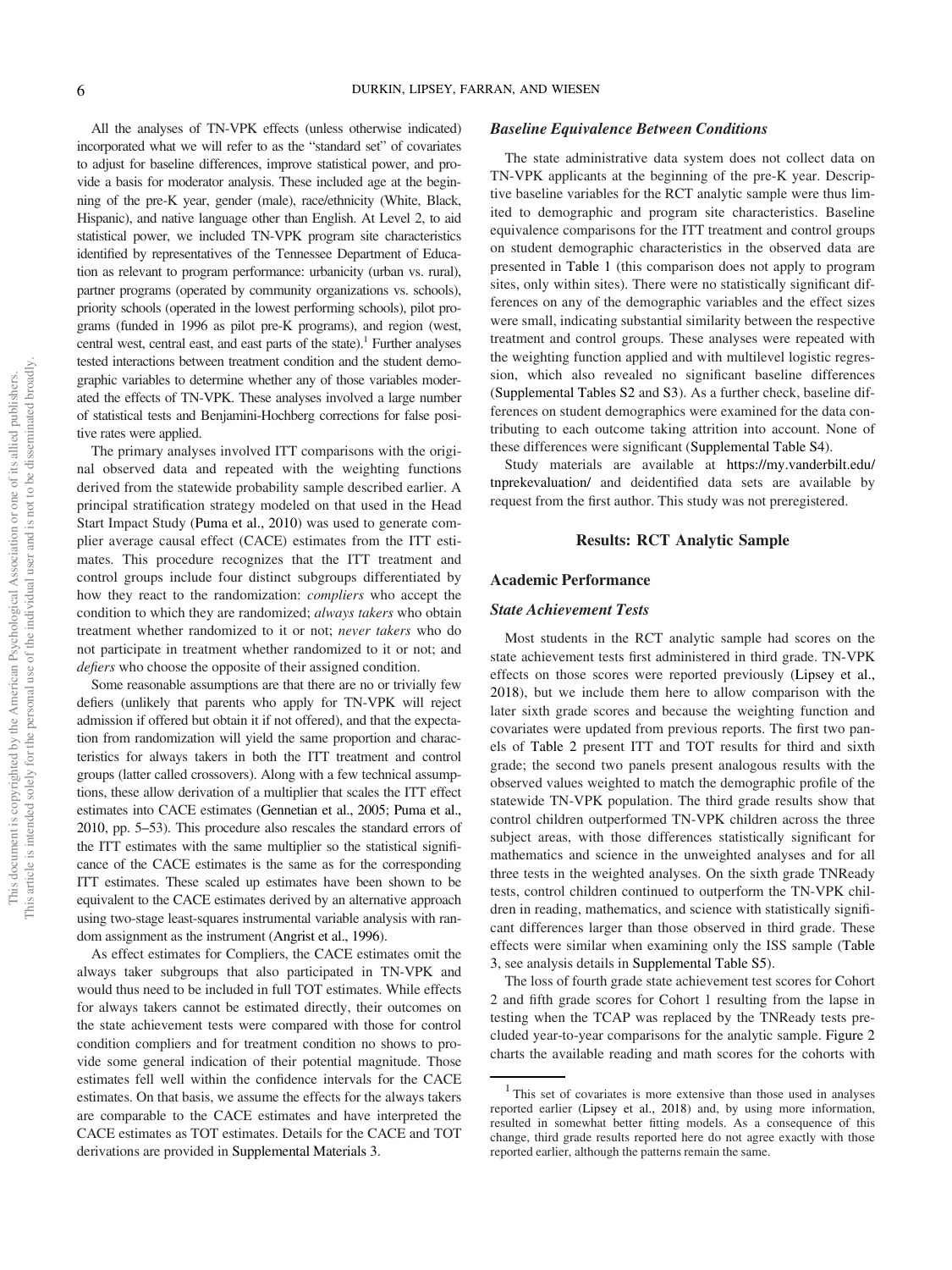| I  |  |
|----|--|
|    |  |
|    |  |
| ۰, |  |

| Variable           | Treatment group mean <sup>a</sup> | Control group mean <sup>a</sup> | Pooled $SDb$ | Coefficient for T-C Difference <sup>c</sup> | Effect size <sup>d</sup> | <i>p</i> -value |
|--------------------|-----------------------------------|---------------------------------|--------------|---------------------------------------------|--------------------------|-----------------|
| Age (months)       | 53.21                             | 53.30                           | 3.47         | $-.087$                                     | $-.025$                  | .507            |
| Gender (male)      | .50                               | .49                             | .50          | .006                                        | .012                     | .752            |
| White              | .67                               | .68                             | .50          | $-.010$                                     | $-.019$                  | .578            |
| <b>Black</b>       | .20                               | $.20\,$                         | .45          | .001                                        | .003                     | .941            |
| Hispanic           | .14                               | .13                             | .41          | .007                                        | .018                     | .639            |
| Non-native English | .14                               | .13                             | .41          | .008                                        | .019                     | .617            |
|                    | $N = 1,852$                       | $N = 1,138$                     |              |                                             |                          |                 |

*Intent-to-Treat (ITT) Treatment and Control Comparisons on Baseline Variables (RCT Analytic Sample, Observed Data)*

*Note.* RCT = randomized control trial.

<sup>a</sup> Estimated marginal means from multilevel analysis models.

**b** Pooled treatment and control group standard deviations.

<sup>c</sup> Coefficients for the treatment-control differences from multilevel models predicting each baseline variable with ITT condition as the only predictor.

<sup>d</sup> Effect size: Coefficient for the treatment-control difference divided by the pooled standard deviation.

state data at each grade level. Supplemental Table S6 provides more detail for these estimates. These findings do not change when students who were retained or promoted a grade level are excluded (Supplemental Table S7).

Exploration of differential effects on the state achievement tests in third and sixth grade found no statistically significant interactions of ITT treatment condition with age, gender, White, Black, or non-native English language. However, there were significant interactions for Hispanic children in third grade for the weighted analysis for reading  $(B = 14.63, SE = 4.57, t = 3.20, p = .020)$  and marginally for mathematics and science after Benjamini-Hochberg adjustments ( $B = 13.26$ , *SE* = 4.74, *t* = 2.79, *p* = .098 and *B* = 12.50, *SE* = 4.74,  $t = 2.64$ ,  $p = .125$ , respectively). Results for the unweighted models were similar. In third grade, Hispanic students who did not participate

#### Table 2

Table 1

*Intent-to-Treat (ITT) and Treatment-on-Treated (TOT) Effect Estimates for Third and Sixth Grade State Achievement Tests (RCT Analytic Sample)*

|                               |                                                                   | <b>ITT</b>                                 |                         |                                                         |                               |                         | <b>TOT</b>                                     |                               |
|-------------------------------|-------------------------------------------------------------------|--------------------------------------------|-------------------------|---------------------------------------------------------|-------------------------------|-------------------------|------------------------------------------------|-------------------------------|
| Subject                       | Treatment group mean <sup>a</sup> Control group mean <sup>a</sup> |                                            | Pooled $SDb$            | Coefficient for T-C<br>Difference <sup>c</sup>          | Effect size <sup>d</sup>      | $p$ -value <sup>e</sup> | Coefficient for<br>T-C Difference <sup>c</sup> | Effect size <sup>a</sup>      |
|                               |                                                                   |                                            |                         | Third grade TCAP (observed values)                      |                               |                         |                                                |                               |
| Reading<br>Math<br>Science    | 746.1<br>755.9<br>748.6<br>$N = 1,505 - 1,506$                    | 748.2<br>760.2<br>752.2<br>$N = 935 - 936$ | 34.34<br>35.56<br>35.33 | $-2.13$<br>$-4.22*$<br>$-3.58*$<br>$N = 2,440 - 2,442$  | $-.062$<br>$-.119$<br>$-.101$ | .146<br>.006<br>.016    | $-4.05$<br>$-8.02*$<br>$-6.80*$                | $-.118$<br>$-.225$<br>$-.192$ |
|                               |                                                                   |                                            |                         | Sixth grade TNReady (observed values)                   |                               |                         |                                                |                               |
| <b>ELA</b><br>Math<br>Science | 321.2<br>317.1<br>750.4<br>$N = 1,615 - 1,630$                    | 325.0<br>323.6<br>755.6<br>$N = 976 - 996$ | 29.86<br>36.31<br>39.37 | $-3.83*$<br>$-6.46*$<br>$-5.18*$<br>$N = 2,591 - 2,626$ | $-.128$<br>$-.178$<br>$-.132$ | .002<br>.000<br>.002    | $-7.18*$<br>$-12.12*$<br>$-9.83*$              | $-.240$<br>$-.333$<br>$-.249$ |
|                               |                                                                   |                                            |                         | Third grade TCAP (weighted observed values)             |                               |                         |                                                |                               |
| Reading<br>Math<br>Science    | 746.9<br>755.6<br>750.0<br>$N = 1,505 - 1,506$                    | 750.1<br>761.0<br>754.1<br>$N = 935 - 936$ | 33.59<br>34.84<br>35.48 | $-3.26*$<br>$-5.40*$<br>$-4.03*$<br>$N = 2,440 - 2,442$ | $-.097$<br>$-.155$<br>$-.114$ | .027<br>.000<br>.008    | $-6.19*$<br>$-10.24*$<br>$-7.64*$              | $-.184$<br>$-.293$<br>$-.215$ |
|                               |                                                                   |                                            |                         | Sixth grade TNReady (weighted observed values)          |                               |                         |                                                |                               |
| <b>ELA</b><br>Math<br>Science | 320.5<br>316.8<br>750.0<br>$N = 1,615-1,630$                      | 325.1<br>324.5<br>756.4<br>$N = 976 - 996$ | 30.26<br>36.14<br>39.09 | $-4.56*$<br>$-7.70*$<br>$-6.35*$<br>$N = 2,591 - 2,626$ | $-.151$<br>$-.213$<br>$-.163$ | .000.<br>.000.<br>.000  | $-8.56*$<br>$-14.44*$<br>$-12.06*$             | $-.282$<br>$-.399$<br>$-.308$ |

*Note*. RCT = randomized control trial.

<sup>a</sup> Covariate-adjusted means generated by multilevel analysis models.

<sup>b</sup> Pooled treatment and control group standard deviations. There are minor variations between the pooled *SD*s for ITT and TOT; the mean is presented here but effect sizes are computed on the exact values.

<sup>c</sup> Coefficients for treatment-control differences from multilevel models with children nested in R-Lists and R-Lists nested in districts and the standard set of covariates (see text). The multipliers for the ITT coefficients that estimate the TOT coefficients are between 1.8965–1.8990 with third grade and 1.8751–1.8972 for sixth grade.

<sup>d</sup> Effect size: coefficient for the treatment-control difference divided by the pooled standard deviation. Negative signs indicate a less favorable outcome for the treatment group.

<sup>e</sup> The *p* values for statistical significance that are the same for the ITT and TOT coefficients.

 $* p < .05.$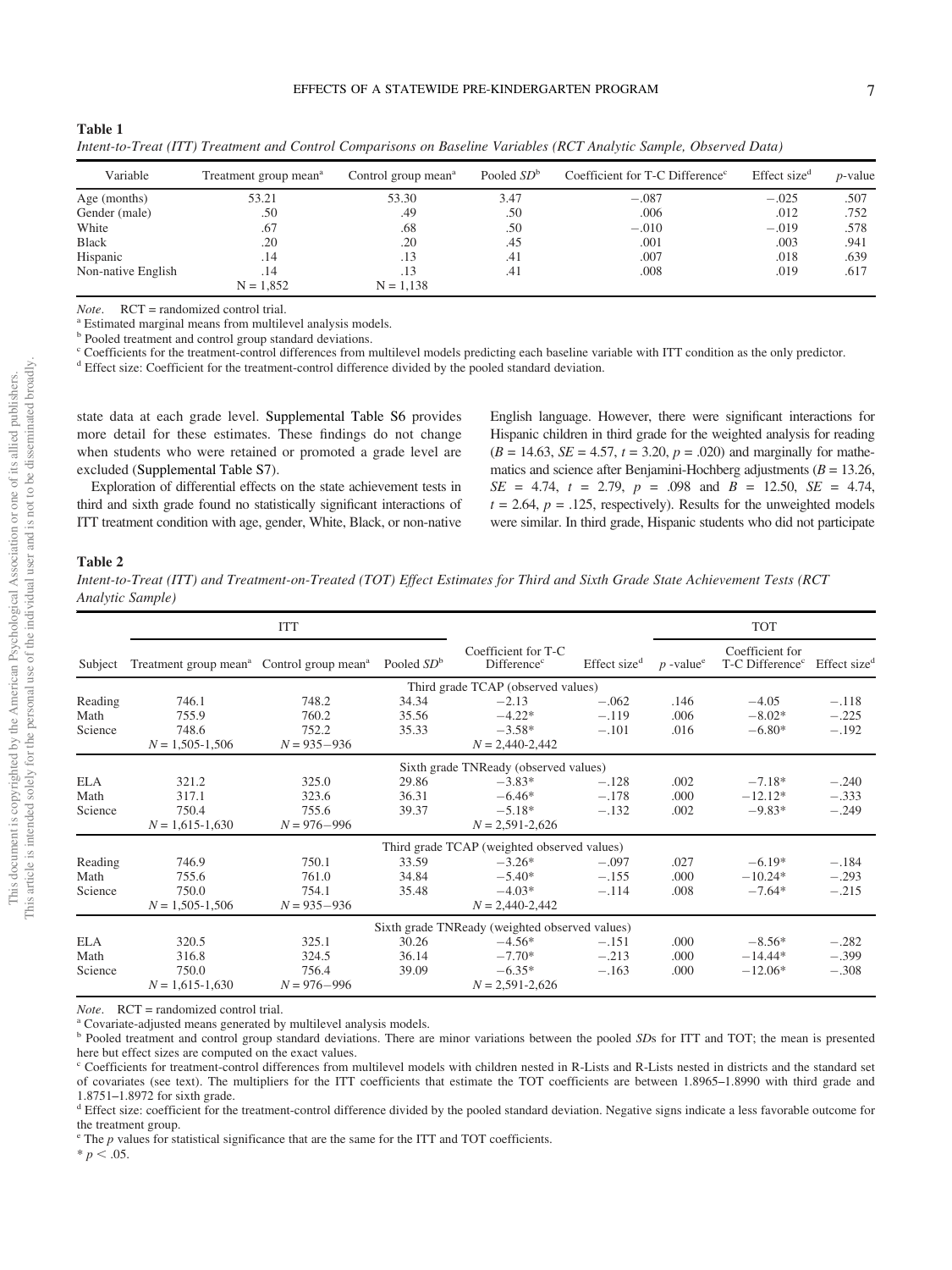|                   |            | RCT $(N = 2,591 - 2,700)$ |            | ISS $(N = 914 - 965)$ |
|-------------------|------------|---------------------------|------------|-----------------------|
| Outcome           | <b>ITT</b> | <b>TOT</b>                | <b>ITT</b> | <b>TOT</b>            |
| Achievement tests |            |                           |            |                       |
| English           | $-.128$    | $-.240$                   | $-.091$    | $-.185$               |
| Math              | $-.178$    | $-.333$                   | $-.113$    | $-.227$               |
| Science           | $-.132$    | $-.249$                   | $-.075$    | $-.156$               |
| On grade          | $-.025$    | $-.047$                   | .063       | .125                  |
| <b>IEP</b>        | $-.107$    | $-.203$                   | $-.135$    | $-.270$               |
| School rules      | $-.119$    | $-.222$                   | $-.158$    | $-.316$               |
| Major offenses    | $-.083$    | $-.157$                   | $-.073$    | $-.146$               |
| Any offenses      | $-.090$    | $-.170$                   | $-.140$    | $-.278$               |

| Table 3                                                           |
|-------------------------------------------------------------------|
| Effect Sizes for the RCT and ISS Samples for Sixth Grade Outcomes |

*Note*. Effect sizes are the coefficient for the treatment-control difference divided by the pooled standard deviation. Negative signs indicate a less favorable outcome for the treatment group. RCT = randomized control trial; ISS = intensive substudy; ITT = intent-to-treat; TOT = treatment-on-treated; IEP = Individualized Education Program.

in TN-VPK performed better than those who did participate; non-Hispanic students who did not participate in TN-VPK performed the same as those who did participate. In sixth grade, there were no significant interactions for any of the achievement tests.

#### Retention in Grade and Special Education

Whether students were in the expected grade level in sixth grade (had not been retained) was represented with a binary variable, 0 for below the expected level and 1 if at that level or (rarely) above. As Table 4 reports, 87.2% of the TN-VPK participants in the analytic sample and 88.1% of the nonparticipants were at grade level. There were no significant differences between these groups in retention with either the weighted or unweighted analysis, a finding confirmed with multilevel logistic regression (Supplemental Table S1).

Students were coded as 1 if they had any IEP except for gifted or physical disabilities in a given year, and 0 if they did not. As Table 4 reports, more TN-VPK participants (11.7%) had an IEP compared with nonparticipants (8.4%) in sixth grade. These differences were significant in both the weighted and unweighted analysis, and in parallel multilevel logistic regression (Supplemental Table S1). These effects were similar when examining the ISS sample compared with the RCT analytic sample (Table 3, see analysis details in Supplemental Table S8).

Although our focus is on sixth grade outcome data, trends across the years are also informative. From kindergarten through sixth grade, the treatment and control groups in the analytic sample had similar retention rates (Supplemental Table S9 and Supplemental Figure S1). One exception was first grade when more TN-VPK

# Figure 2

*Standardized Tests TOT Weighted Covariate-Adjusted Means in Third through Sixth Grades (RCT Analytic Sample)*



*Note*. TOT = treatment-on-treated; RCT = randomized control trial; ITT = intent-to-treat. Asterisks indicate significant differences ( $p$  < .05). These graphs include students who have been promoted or retained. The grades noted above refer to students' expected grade levels. More detailed ITT and TOT results for each grade with observed and weighted data are provided in Supplemental Table S6. Analyses were also performed including only students who were at or above expected grade level with similar results (Supplemental Table S7).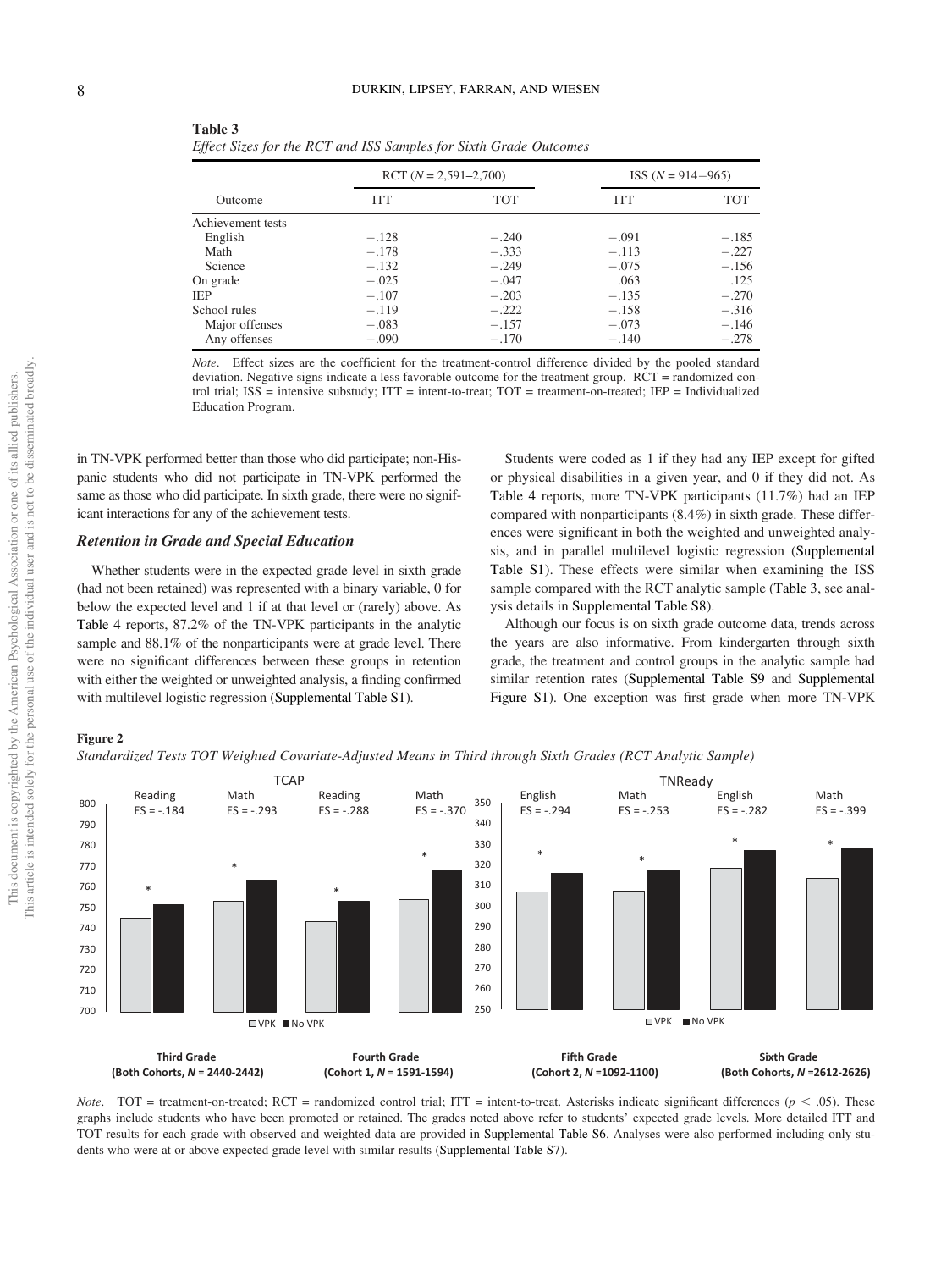#### Table 4

|            | <b>ITT</b>                           |                                              |      |                                                |         |      | <b>TOT</b>                                                                                                            |         |
|------------|--------------------------------------|----------------------------------------------|------|------------------------------------------------|---------|------|-----------------------------------------------------------------------------------------------------------------------|---------|
| Outcome    | Treatment group<br>mean <sup>a</sup> | Control group mean <sup>a</sup> Pooled $SDb$ |      | Coefficient for T-C<br>difference <sup>c</sup> |         |      | Coefficient for<br>Effect size <sup>d</sup> p-value <sup>e</sup> T-C difference <sup>c</sup> Effect size <sup>d</sup> |         |
|            |                                      |                                              |      | Observed values                                |         |      |                                                                                                                       |         |
| On grade   | .872                                 | .881                                         | .329 | $-.008$                                        | $-.025$ | .531 | $-.016$                                                                                                               | $-.047$ |
| IEP        | .117                                 | .084                                         | .304 | $.033*$                                        | $-.107$ | .010 | $.062*$                                                                                                               | $-.203$ |
|            |                                      |                                              |      | Weighted observed values                       |         |      |                                                                                                                       |         |
| On grade   | .851                                 | .860                                         | .354 | $-.009$                                        | $-.026$ | .528 | $-.017$                                                                                                               | $-.049$ |
| <b>IEP</b> | .126                                 | .081                                         | .310 | $.045*$                                        | $-.144$ | .001 | $.085*$                                                                                                               | $-.272$ |
|            | $N = 1,678 - 1,679$                  | $N = 1,021$                                  |      | $N = 2,699 - 2,700$                            |         |      |                                                                                                                       |         |

*Intent-to-Treat (ITT) and Treatment-on-Treated (TOT) Effect Estimates for Grade Level and Special Education Status at the End of Sixth Grade (RCT Analytic Sample)*

*Note*. On grade is a binary variable: 1 = at or above expected grade level, 0 = below expected grade level. RCT = randomized control trial; IEP = Individualized Educational Program as the formal special education designation coded 1 as yes and 0 as no.

<sup>a</sup> Covariate-adjusted means generated by the multilevel analysis models.

<sup>b</sup> Pooled treatment and control group standard deviations. There are minor variations between the pooled *SD*s for the ITT and TOT; the mean is presented here but effect sizes are computed on the exact values.

<sup>c</sup> Coefficients for the treatment-control differences from multilevel multiple models with children nested in R-Lists and R-Lists nested in districts and the standard set of covariates (see text). The multipliers for ITT coefficients that estimate TOT coefficients are 1.8907 for expected grade level and 1.8904 for IEP.

<sup>d</sup> Effect size: coefficient for the treatment-control difference divided by the pooled standard deviation.

<sup>e</sup> The *p* values for statistical significance are the same for the ITT and TOT coefficients.

 $* p < .05.$ 

participants were at expected grade level (fewer retained in kindergarten). However, by second grade the conditions were similar again.

Because the state department of education administers TN-VPK and most of the classrooms are in elementary schools, TN-VPK participants have an early extra year in which to be screened and identified for special education services, and once identified, generally maintain that status for several years. More TN-VPK participants than nonparticipants had an IEP in kindergarten, continuing into sixth grade (Supplemental Table S10 and Supplemental Figure S2). Moreover, the proportion of students in the control group with IEPs began trending down in second grade while that for TN-VPK participants was more stable over time.

# Behavioral Outcomes

#### Attendance and Attendance Trends

Attendance rates in sixth grade (proportion of instructional days without a recorded absence) were high for both TN-VPK participants and nonparticipants. Nonetheless, the difference between groups was statistically significant with a slightly higher rate for nonparticipants (97.5% vs. 97.1%,  $p = .013$  for the ITT analysis with observed values). Supplemental Table S11 provides model details for each year (see also Supplemental Figure S3). Sixth grade was the first academic year with a significant attendance difference between conditions, although there were marginally significant effects in kindergarten and first grade.

# Disciplinary Infractions

The frequency of expulsions, in-school suspensions, and out-ofschool suspensions increased across the school years but was relatively low in any one school year. To summarize, we created outcome variables that indicated whether any such events were recorded across the kindergarten to sixth grade years (1 if any

offenses, 0 in none). We also differentiated events classified as minor or major offenses. All analyses revealed higher rates of recorded disciplinary events for TN-VPK participants than nonparticipants, and these differences were statistically significant except for the weighted analysis for major offenses (Table 5; multilevel logistic results in Supplemental Table S1). These effects were also similar when examining the ISS sample (Table 3, see analysis details in Supplemental Table S12). There were no significant interactions between ITT condition and demographics for these outcomes. The offense rates are graphed across grades in Figure 3 (detail in Supplemental Table S13). The differences between conditions grew larger each year, particularly for school rule violations.

## **Discussion**

We have presented the results through sixth grade of the effects of a scaled-up, state-funded pre-Kindergarten program, the only randomized control study of a statewide pre-K program to date. As reported in prior papers (Lipsey et al., 2018; Pion & Lipsey, 2021), the effects of TN-VPK on individually assessed early achievement measures at the end of the pre-K school year were strong, especially on literacy measures. Those results are thus similar to the findings of multiple age-cutoff regression-discontinuity studies that have become the most common research model for assessing end of pre-K effects (e.g., Hustedt et al., 2021; Montrosse-Moorhead et al., 2019; Wong et al., 2008).

Followed over time, however, the TN-VPK effects disappeared by the end of kindergarten and turned negative by the end of third grade (Lipsey et al., 2018). Subsequently the achievement effects have increased in negative magnitude across the years and been moderate to strong. We found the same increasingly negative trend for disciplinary infractions and, by sixth grade, for attendance. For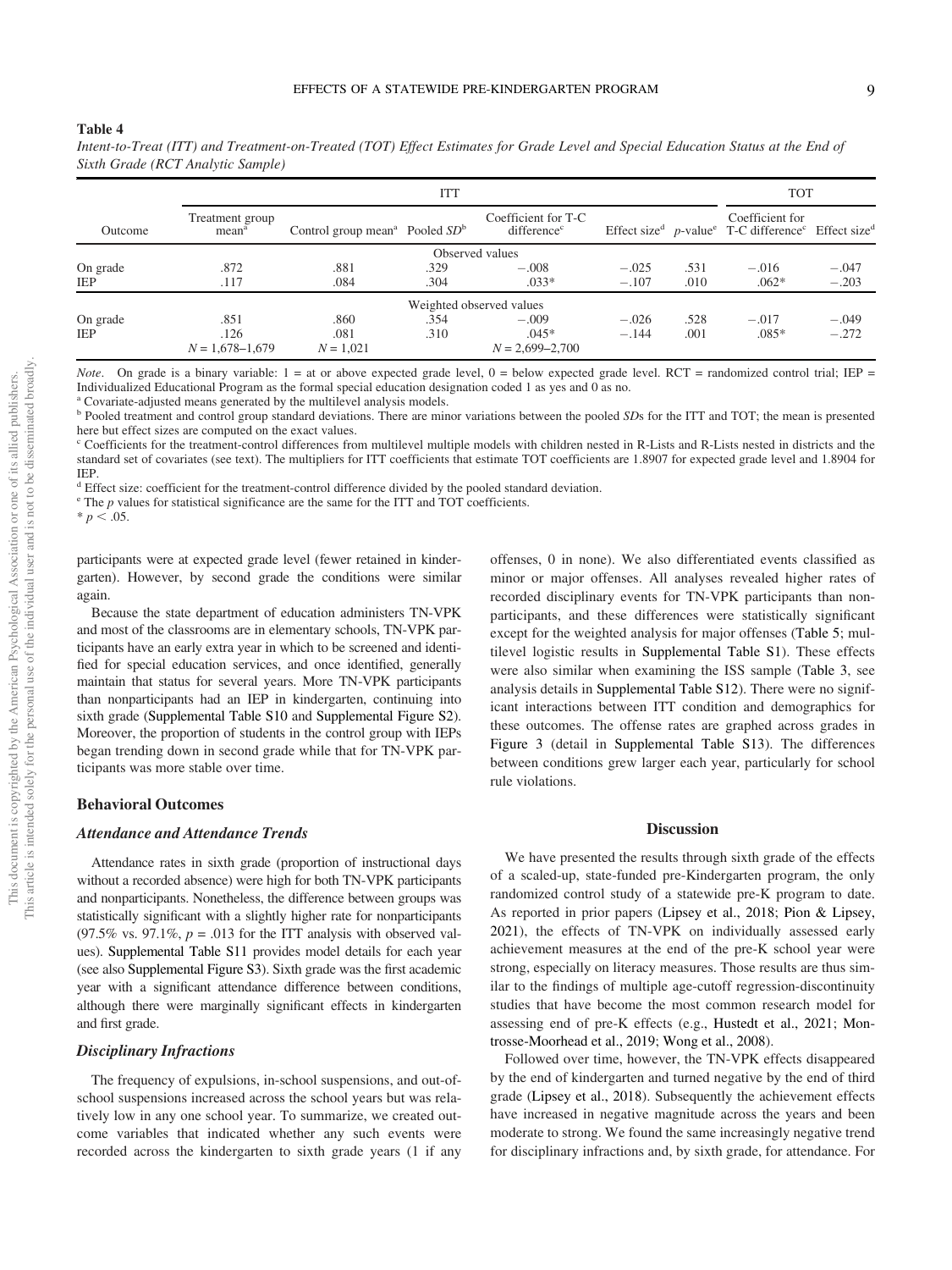



B) TOT weighted major disciplinary offenses



C) TOT weighted cumulative all disciplinary offenses



*Note.* RCT = randomized control trial; TOT = treatment-on-treated. Percentage of students with (A) one or more school rule violation disciplinary offenses, (B) one or more major disciplinary offenses, and (C) any type of disciplinary offense across grades. Asterisks indicate  $p \leq 0.05$  and obelisks indicate  $p \leq 0.10$ . Cumulative disciplinary analyses are located in Supplemental Table S13.

retention in grade we found no effect, and for the need for special education services we found a negative effect.

# Quality of the TN-VPK Program

If TN-VPK is quite different from those implemented in other states, it could mean our results are limited to Tennessee. As we report, the statewide scale up of TN-VPK began in 2005 after nearly 10 years of pilot testing and met nine of the 10 NIEER benchmarks (Barnett et al., 2009). A recent review of statewide programs by the NIEER group (Friedman-Krauss et al., 2019) praised the program in Tennessee for being among those in 27 states that paid its pre-K teachers at parity with elementary teachers, one of only 26 states to offer pre-K teachers retirement benefits, health care and paid time off, and one of only 25 to require its teachers to have a bachelor's degree plus certification. Among state-funded pre-K programs, the TN program is above average and arguably in the top tier on characteristics many believe mark high quality (Sharpe et al., 2017).

However, as Bassok and Engel (2019) noted, "there is surprisingly little consensus on the specific characteristics or combination of programmatic features that are most essential for ensuring the effectiveness of ECE programs" (p. 4). Judged alternatively by its performance in producing student gains on commonly measured cognitive outcomes, an age-cutoff regression-discontinuity substudy has also found that TN-VPK ranks as a top tier program when compared to the results of similar studies in other states (Pion & Lipsey, 2021). While it is an open question whether results similar to those found for TN-VPK would be found with a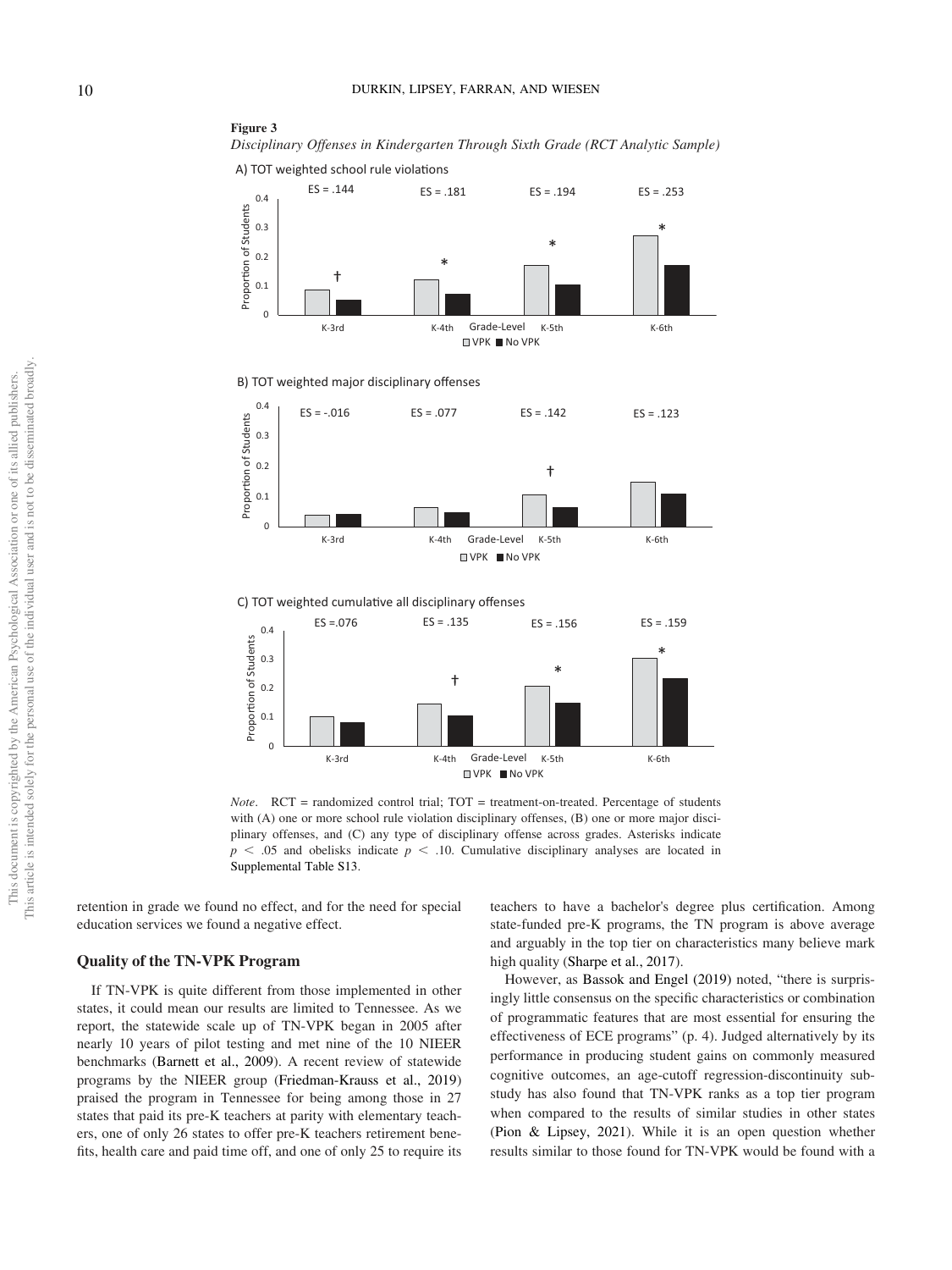Table 5

*Intent-to-Treat (ITT) and Treatment-on-Treated (TOT) Effect Estimates for Cumulative Disciplinary Events Through Sixth Grade (RCT Analytic Sample)*

|                | <b>ITT</b>                           |                                    |              |                                                |                          |      | <b>TOT</b>                                                              |                          |
|----------------|--------------------------------------|------------------------------------|--------------|------------------------------------------------|--------------------------|------|-------------------------------------------------------------------------|--------------------------|
| Offense type   | Treatment group<br>mean <sup>a</sup> | Control<br>group mean <sup>a</sup> | Pooled $SDb$ | Coefficient for T-C<br>Difference <sup>c</sup> | Effect size <sup>d</sup> |      | Coefficient for<br>$p$ - value <sup>e</sup> T-C difference <sup>c</sup> | Effect size <sup>d</sup> |
|                |                                      |                                    |              | Observed values                                |                          |      |                                                                         |                          |
| School rules   | .231                                 | .185                               | .396         | $.047*$                                        | $-.119$                  | .004 | $.088*$                                                                 | $-.222$                  |
| Major offenses | .137                                 | .109                               | .331         | $.028*$                                        | $-.083$                  | .043 | $.052*$                                                                 | $-.157$                  |
| All offenses   | .273                                 | .234                               | .429         | $.039*$                                        | $-.090$                  | .025 | $.073*$                                                                 | $-.170$                  |
|                |                                      |                                    |              | Weighted observed values                       |                          |      |                                                                         |                          |
| School rules   | .249                                 | .194                               | .409         | $.055*$                                        | $-.135$                  | .001 | $.103*$                                                                 | $-.253$                  |
| Major offense  | .139                                 | .117                               | .339         | .022                                           | $-.066$                  | .121 | .042                                                                    | $-.123$                  |
| All offenses   | .287                                 | .250                               | .440         | $.037*$                                        | $-.084$                  | .041 | $.070*$                                                                 | $-.159$                  |
|                | $N = 1,618-1,626$                    | $N = 974 - 980$                    |              | $N = 2.592 - 2.606$                            |                          |      |                                                                         |                          |

*Note*. School rules: violations of school rules or other administrative issues; major offenses: fighting, bullying, weapon in school, and the like; all offenses: total across school rule and major offenses categories. These are coded for whether there is any infraction recorded in school records cumulatively from K through the sixth-grade year  $(1 = yes, 0 = no)$ . RCT = randomized control trial.

<sup>a</sup> Covariate-adjusted means generated by the multilevel analysis models.

<sup>b</sup> Pooled treatment and control group standard deviations. There were minor variations between the pooled *SD*s for the ITT and TOT; the mean is presented here but effect sizes were computed on the exact values.

 $\degree$  Coefficients for the treatment-control differences from multilevel models with children nested in R-Lists and R-Lists nested in districts and the standard set of covariates (see text). The multiplier for ITT coefficients that estimates TOT coefficients is 1.8790 for school rule violations, 1.8811 for major offenses, and 1.8847 for all offenses.

<sup>d</sup> Effect size: coefficient for the treatment-control difference divided by the pooled standard deviation.

 $e^e$  The  $p$  values for statistical significance that are the same for the ITT and TOT coefficients.

 $*<sub>p</sub> < .05$  for coefficients.

similarly rigorous long-term evaluation of any other state program, no distinctive characteristics of the Tennessee program have yet been identified that are a likely explanation for the disappointing findings. It is important therefore to explore other potential explanations of a more general sort.

#### Reversal of Initial Positive Pre-K Effects

Our results are stronger than, but not dissimilar to, those from the Head Start Impact study (Puma et al.,2010) and other longterm follow up assessments without random assignment (see Bailey et al., 2017; Bailey et al., 2020 for reviews). Almost all early childhood interventions show initial positive effects and almost all show substantial fade out of effects, some immediate as for TN-VPK, others taking somewhat longer to emerge. As the only longitudinal evaluation of a statewide program with random assignment, this TN-VPK study is also the only one to date to show long-term *negative* effects. When we reported the third grade results, there was concern about this unexpected finding. We anticipate that these results through sixth grade will heighten those concerns. While it is always speculative to explain unanticipated findings, it is important to offer some possible avenues for consideration. As mentioned earlier, there were no significant differences in the quality of the schools and teachers that VPK and control students subsequently experienced after pre-K (Pearman, 2020), so differences in the quality of schools treatment and control children attended is not a possible explanation for these findings.

#### Constrained Versus Unconstrained Academic Skills

One contributor to the fade out of pre-K effects may involve the content focus of the instruction children receive, an idea recently

gaining traction. Evaluating eight statewide pre-K programs, Barnett et al. (2018) found, as we did, that the largest immediate effect was in concrete literacy skills, with much smaller effects on language and math skills. They urge pre-K programs to broaden their scope of instruction. These early concrete literacy skills include directly teachable skills in a finite domain (e.g., 26 letters of the alphabet): "constrained skills have a ceiling; the learner can achieve perfect performance" (Snow & Matthews, 2016, p. 58).

Unconstrained skills in literacy (vocabulary, listening comprehension, and background knowledge) and in numeracy (problem solving and mathematical reasoning) are not typically the focus of instruction in early childhood classrooms (Montrosse-Moorhead et al., 2019; Valentino, 2017), perhaps because they are not the usual content of assessments amid the increasing emphasis on "school readiness." Over time, these skills become increasingly important in school, but they are more difficult to teach and assess (Snow & Matthews, 2016).

A consistent finding across recent studies is that children who attend pre-K enter kindergarten scoring higher on concrete school readiness skills, skills that are then mastered by nonattenders over the course of the kindergarten year or shortly thereafter. The early childhood field has not been successful so far in identifying classroom characteristics and interactions linked to improvements in unconstrained skills (e.g., Guerrero-Rosada et al., 2021) although practices linked to gains in school readiness skills have been identified (e.g., Farran et al., 2017). In 2020, Bailey and colleagues addressed this perplexing finding by stressing the importance of targeting "trifecta" skills—"ones that are malleable, fundamental, and would not have developed in the absence of intervention" (Bailey et al., 2020, pp. 66–67). They argue that the early childhood field must first answer the question about which fundamental and malleable outcomes pre-K should aim to improve if longerterm effects are to be attained.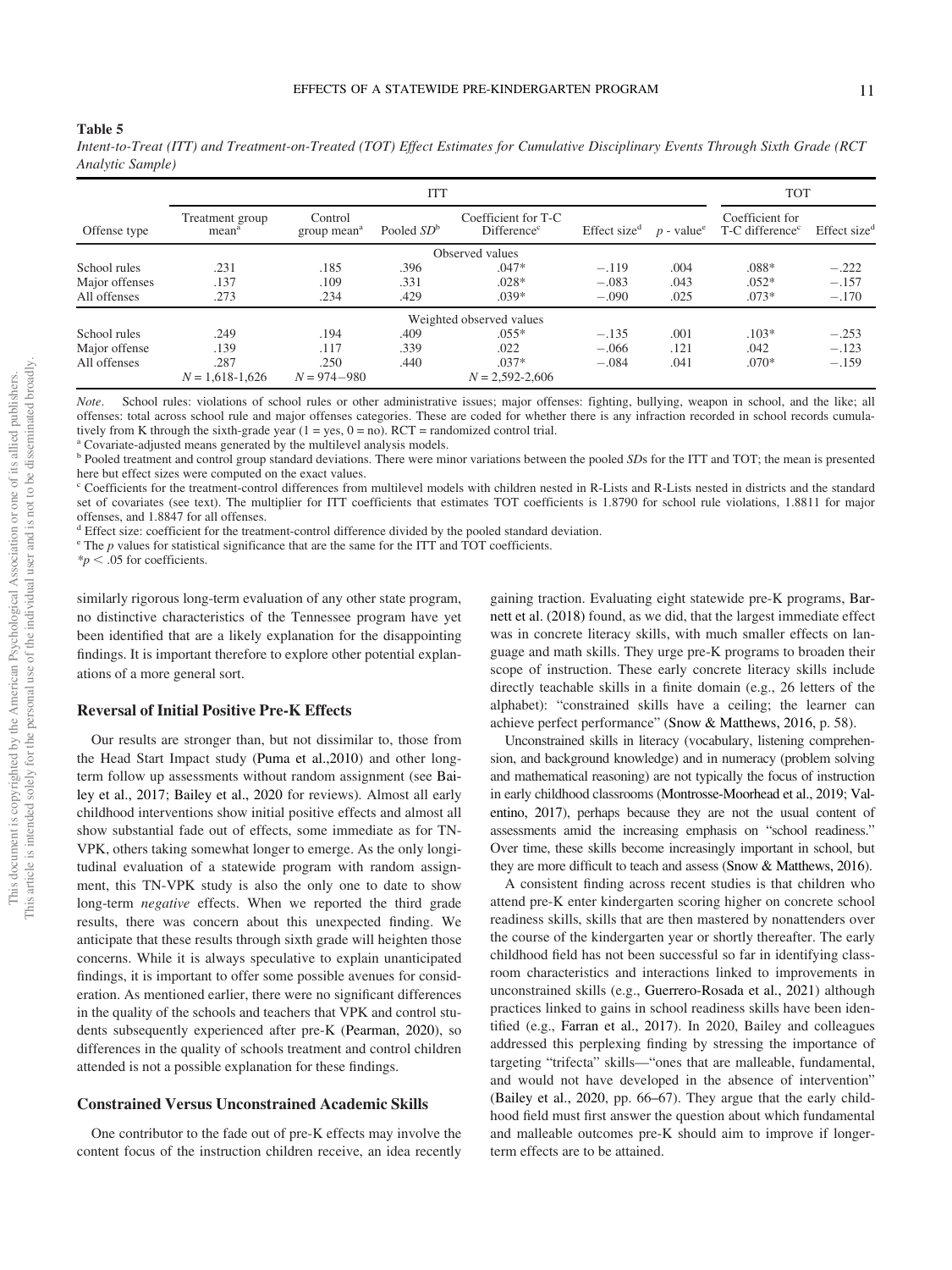# Attention and Working Memory—Two Important Unconstrained Skills

The interest in unconstrained skills has thus far focused almost exclusively on specific academic outcomes like vocabulary and certain math skills; other more fundamental skills may be equally or more important. Many statewide programs target children of low-income families. Studies over the last 20 years or so have demonstrated the devastating effects of poverty on the developing brain (Brito & Noble, 2014; Yaple & Yu, 2020), particularly in the areas of language and executive function. Among the executive function skills that appear most affected are working memory and attention (Lipina & Posner, 2012). Moreover, differences in working memory continue to be associated with socioeconomic status (SES) well into adolescence (Judd et al., 2020). Despite the focus of targeted pre-K programs on children from high poverty families, with rare exceptions the early childhood field has not taken these neuroscience findings into account. Even a pre-K curriculum focused on the development of executive function skills failed to show short- or long-term effects on any of those skills that were measured (Nesbitt & Farran, 2021).

The possible benefits from developing good strategies for affecting children's development in working memory and attention are illustrated in recent research. For example, improvements in working memory have been identified as a critical factor in children moving from a reliance on "reactive" to one of "proactive" cognitive control (Troller-Renfree et al., 2020), the latter associated with more planful learning strategies. Further, in a longitudinal study of mathematics achievement, Geary et al. (2017) demonstrated that working memory in early childhood emerged as the most important domain-general ability associated with performance in later grades.

In addition to working memory, early attention skills are related to SES and important for long-term development. A review by Duncan et al. (2007) of five major longitudinal studies identified early measures of attention as one of three key predictors of longterm outcomes. More recent research has shown that attention skills in early childhood appear to be composed of two factors: selective-sustained attention and an executive factor. Only sustained-selective attention related to gains in preliteracy and math skills (Shannon et al., 2021; Steele et al., 2012). "The current findings therefore provide a direct demonstration that cognitive building blocks to early numeracy and literacy depend on effortful control in early childhood" (Steele et al., 2012, p. 2039).

Working memory and attention may indeed be the relevant building blocks among the unconstrained skills that underlie development of more academic outcomes. However, little is known about how to facilitate their development in a classroom context. This issue of which skills are foundational and thus the most important focus for instruction is a critical one as we examine longterm effects from pre-K attendance (Green, 2020). State legislatures believe pre-K will positively affect third grade reading scores and thus long-term school achievement, closing the gap. If those are indeed the desired outcomes, the early childhood field must identify the fundamental skills that relate to these outcomes and determine when and how those skills can be positively affected. The rush to implement statewide programs and the focus on initial school readiness concrete skills have meant that these important steps were not carried out.

# Negative Behavioral Outcomes Associated With Attending Pre-K

Apart from the lack of positive effects on achievement, an unexpected finding important to explore further is the negative behavioral outcomes. Here also the results for TN-VPK are not at odds with findings from other studies of children who experience group care in early childhood. One outcome reported for the Abecedarian program was more aggressive behavior for program participants in the early grades (Haskins, 1985). Similar findings have emerged in the two ECLS-K samples where both cohorts were found to exhibit more externalizing behaviors and less self-control if they had any type of formal care before kindergarten (Bassok et al., 2015). These findings were replicated and extended through age 15 in the NICHD study of Early Childcare and Youth Development where children who experienced more care outside the family prior to school entry were greater risk takers and more impulsive (Vandell et al., 2010). Lest we think that these negative outcomes are a function of earlier outdated versions of pre-K, a study from the current IES Early Learning Network reported that children who attended pre-K had higher rates of kindergarten teacher-reported conflict and lower rates of task orientation (Ansari et al., 2021). Our findings of higher rates of school disciplinary infractions for pre-K participants provide further support for this as an issue that warrants serious attention.

Searching for possible explanations of this common outcome, however, has not been immediately fruitful. Moffitt et al. (2011) found that early measures of self-control were predictive of health and financial outcomes when individuals were in their 30s. The finding was robust after controlling for social class and early measures of IQ. Some children developed more self-control in early childhood with subsequent better outcomes via what Moffitt calls a "natural history change." Whether an intervention-induced change would yield the same positive outcomes is an open question.

One possibility is that center-based care (the common denominator for studies with negative behavioral outcomes) could be preventing children from developing the internal self-control necessary for long-term development. In particular, classrooms of 20 4-year-olds require behavioral control exerted by adults. Studies demonstrate that teachers in these circumstances often display a flat to negative affect (Coelho et al., 2021; Farran et al., 2017), one that could lead to children developing negative attentional biases. Negative attentional biases have been associated with increased reactivity to later stressors (Todd et al., 2012).

The long-term negative outcomes on behavior for children in group care have been found in both small experimental studies and broad-based population studies. Determining their etiology and creating classroom practices that yield different outcomes is critical for programs that serve children from low-income families, but efforts so far have proven unsuccessful (Morris et al., 2014). Several large-scale studies and a meta-analysis have demonstrated the long-term negative effects from the early school suspensions we found in TN-VPK (Mendez, 2003; Mowen et al., 2020; Noltemeyer et al., 2015). School suspensions, even though most are for nonviolent infractions, are associated with lower academic achievement in later grades and eventually dropping out of school.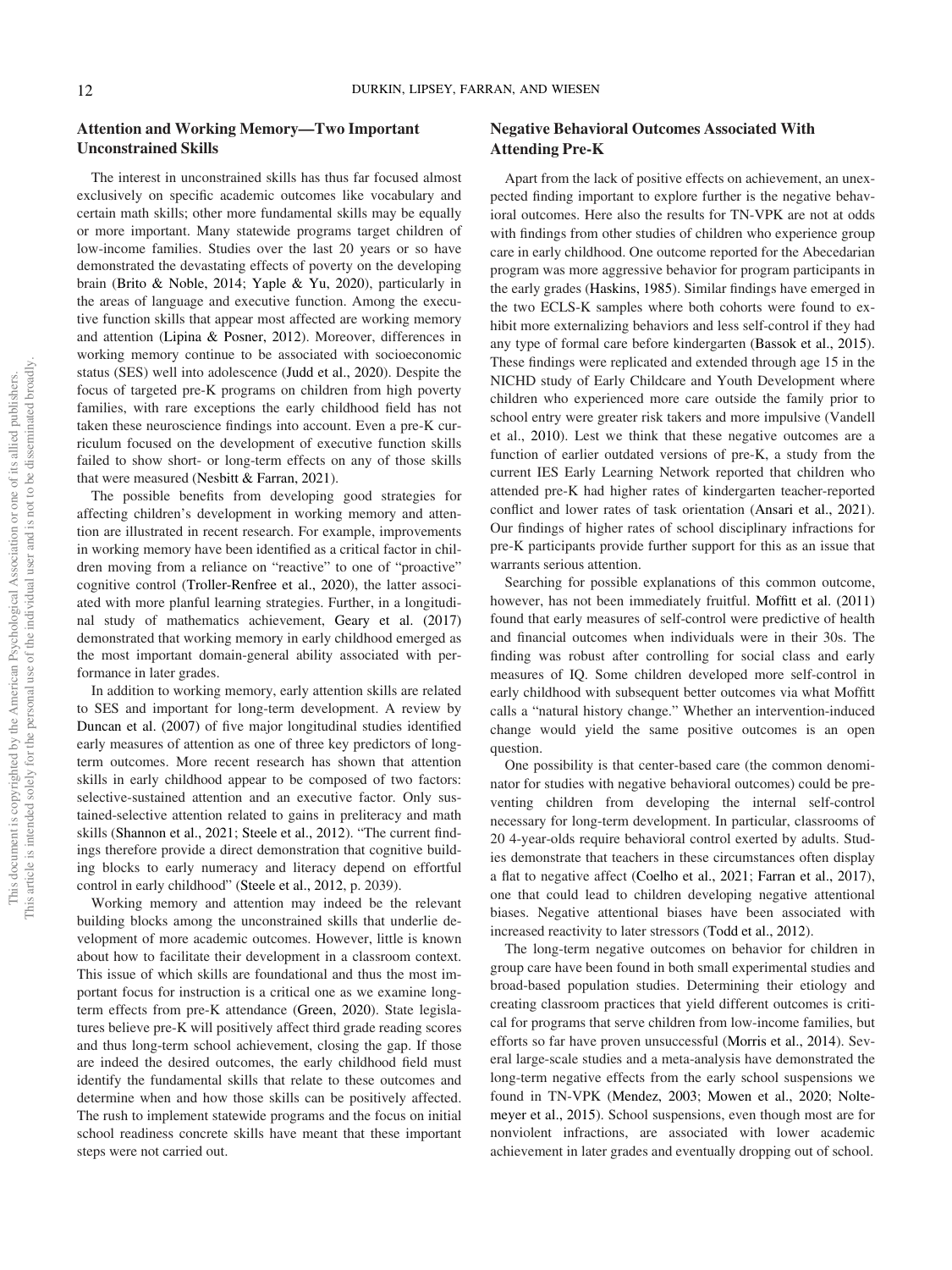## **Conclusion**

The randomized control study of the effects of a scaled-up statewide pre-K program reported here provides results through the end of sixth grade that should lead, at minimum, to questions about the content and pedagogical strategies currently employed in pre-K classrooms nationally. Kindergarten readiness on constrained skills was demonstrated in this pre-K program as it has been in many others. Longer-term effects are not so sanguine. Our results are robust and contrary to the claims made by many advocates for the universally positive effects of pre-K participation. Children from poor families who attended a state pre-K program did not, for the most part, become proficient readers in third grade. On the contrary, their performance on all measures of achievement through sixth grade was significantly below that of comparable children who did not attend. Children who attended pre-K were not less likely to be retained and had a greater likelihood of being referred for special education services from pre-K through sixth grade—both of these in opposition to savings promised to states (Council of Economic Advisers, 2015). Given prior research, our findings of more disciplinary infractions for children in sixth grade who attended pre-K should not have been so unexpected but are nonetheless worrisome.

The whole package of outcomes we have found is disconcerting. The intent of everyone who has advocated for expansion of state pre-K programs is well meaning and reflects a commitment to improving the life outcomes for children from impoverished circumstances. If the programs we have created do not produce the desired effects, the findings themselves should not be dismissed simply because they were unanticipated and unwelcome. Rather, they should stimulate creative research into both policies and practices with potential to have the desired effects. The goal remains the same. If we are serious about the goal, the means to attain it may have to change.

# References

- Administration for Children and Families. (2019). *Head Start federal funding and funded enrollment history*. https://eclkc.ohs.acf.hhs.gov/ sites/default/files/pdf/hs-federal-funding-enrollment-history.pdf
- Angrist, J. D., Imbens, G. W., & Rubin, D. B. (1996). Identification of causal effects using instrumental variables. *Journal of the American Statistical Association*, *91*(434), 444–455. https://doi.org/10.1080/01621459 .1996.10476902
- Ansari, A., & Crosnoe, R. (2015). Immigration and the interplay of parenting, preschool enrollment, and young children's academic skills. *Journal of Family Psychology*, *29*(3), 382–393. https://doi.org/10.1037/fam0000087
- Ansari, A., Pianta, R. C., Whittaker, J. E., Vitiello, V., & Ruzek, E. (2021). Enrollment in public-pre-Kindergarten and school readiness skills at kindergarten entry: Differential associations by home language and program characteristics. *Early Childhood Research Quarterly*, *54*(1), 60–71. https://doi.org/10.1016/j.ecresq.2020.07.011
- Bailey, D. H., Duncan, G. J., Cunha, F., Foorman, B. R., & Yeager, D. S. (2020). Persistence and fade-out of educational-intervention effects: Mechanisms and potential solutions. *Psychological Science in the Public Interest*, *21*(2), 55–97. https://doi.org/10.1177/1529100620915848
- Bailey, D., Duncan, G. J., Odgers, C. L., & Yu, W. (2017). Persistence and fadeout in the impacts of child and adolescent interventions. *Journal of Research on Educational Effectiveness*, *10*(1), 7–39. https://doi.org/10 .1080/19345747.2016.1232459
- Barnett, S., Epstein, D. J., Friedman, A. H., Sansanelli, R. A., & Hustedt, J. T. (2009). *The state of preschool 2009: State preschool yearbook. The National Institute for Early Education Research [NIEER]*. Rutgers **University**
- Barnett, W. S., Jung, K., Friedman-Krauss, A., Frede, E. C., Nores, M., Hustedt, J. T., Howes, C., & Daniel-Echols, M. (2018). State pre-Kindergarten effects on early learning at kindergarten entry: An analysis of eight state programs. *AERA Open*, *4*(2), 1–16. https://doi .org/10.1177/2332858418766291
- Bartik, T. J., & Hershbein, B. (2018). *Pre-k in the public schools: Evidence from within U.S. states* (Upjohn Institute Working Paper 18-285). W.E. Upjohn Institute for Employment Research. https://doi.org/10.17848/ wp18-285
- Bassok, D., & Engel, M. (2019). Early childhood education at scale: Lessons from research for public policy and practice. *AERA Open*. Advance online publication. https://doi.org/10.1177/2332858419828690
- Bassok, D., Gibbs, C., & Latham, S. (2015). *Do the benefits of early childhood interventions systematically fade? Exploring variation in the association between preschool participation and early school outcomes* (EdPolicyWorks Working Paper Series No. 36). https://curry.virginia .edu/working-paper-preschool-fade-out
- Brito, N. H., & Noble, K. G. (2014). Socioeconomic status and structural brain development. *Frontiers in Neuroscience*, *8*, 276. https://doi.org/10 .3389/fnins.2014.00276
- Cascio, E. U., & Schanzenbach, D. W. (2013). The impacts of expanding access to high quality preschool education. *Brookings Papers on Economic Activity*, *2013*, 127–192. https://doi.org/10.1353/eca.2013.0012
- Coelho, V., Åström, F., Nesbitt, K., Sjöman, M., Farran, D., Björck-Åkesson, E., Christopher, C., Granlund, M., Almqvist, L., Grande, C., & Pinto, A. I. (2021). Preschool practices in Sweden, Portugal, and the United States. *Early Childhood Research Quarterly*, *55*(1), 79–96. https://doi.org/10.1016/j.ecresq.2020.11.004
- Coley, R. L., Votruba-Drzal, E., Collins, M., & DeMeo Cook, K. (2016). Comparing public, private, and informal preschool programs in a national sample of low-income children. *Early Childhood Research Quarterly*, *36*(1), 91–105. https://doi.org/10.1016/j.ecresq.2015.11.002
- Council of Economic Advisers. (2015). *The economics of early childhood investments*. https://obamawhitehouse.archives.gov/sites/default/files/docs/ early\_childhood\_report\_update\_final\_non-embargo.pdf
- Deming, D. (2009). Early childhood intervention and life cycle skill development: Evidence from Head Start. *American Economic Journal. Applied Economics*, *1*(3), 111–134. https://doi.org/10.1257/app.1.3.111
- Duncan, G. J., Dowsett, C. J., Claessens, A., Magnuson, K., Huston, A. C., Klebanov, P., Pagani, L. S., Feinstein, L., Engel, M., Brooks-Gunn, J., Sexton, H., Duckworth, K., & Japel, C. (2007). School readiness and later achievement. *Developmental Psychology*, *43*(6), 1428–1446. https://doi.org/10.1037/0012-1649.43.6.1428
- Early, D. M., Li, W., Maxwell, K. L., & Ponder, B. D. (2019). Participation in Georgia's pre-k as a predictor of third-grade standardized test scores. *AERA Open*, *5*(2), 1–16. https://doi.org/10.1177/2332858419848687
- Evaluating the Effectiveness of Tennessee's Voluntary Pre-K Program. (n.d.). Retrieved June 18, 2020, from https://my.vanderbilt.edu/tnprekevaluation/
- Farran, D. C., & Lipsey, M. W. (2015). *Expectations of sustained effects from scaled up pre-K: Challenges from the Tennessee study*. Retrieved June 18, 2020, from https://www.brookings.edu/research/expectations-of-sustained -effects-from-scaled-up-pre-k-challenges-from-the-tennessee-study/
- Farran, D. C., Meador, D., Christopher, C., Nesbitt, K. T., & Bilbrey, L. E. (2017). Data-driven improvement in pre-Kindergarten classrooms: Report from a partnership in an urban district. *Child Development*, *88*(5), 1466–1479. https://doi.org/10.1111/cdev.12906
- Friedman-Krauss, A. H., Barnett, W. S., Garver, K. A., Hodges, K. S., Weisenfeld, G. G., & DiCrecchio, N. (2019). *The state of preschool 2018: State preschool yearbook [NIEER]*. Rutgers University. http://nieer.org/wp -content/uploads/2019/08/YB2018\_Full-ReportR3wAppendices.pdf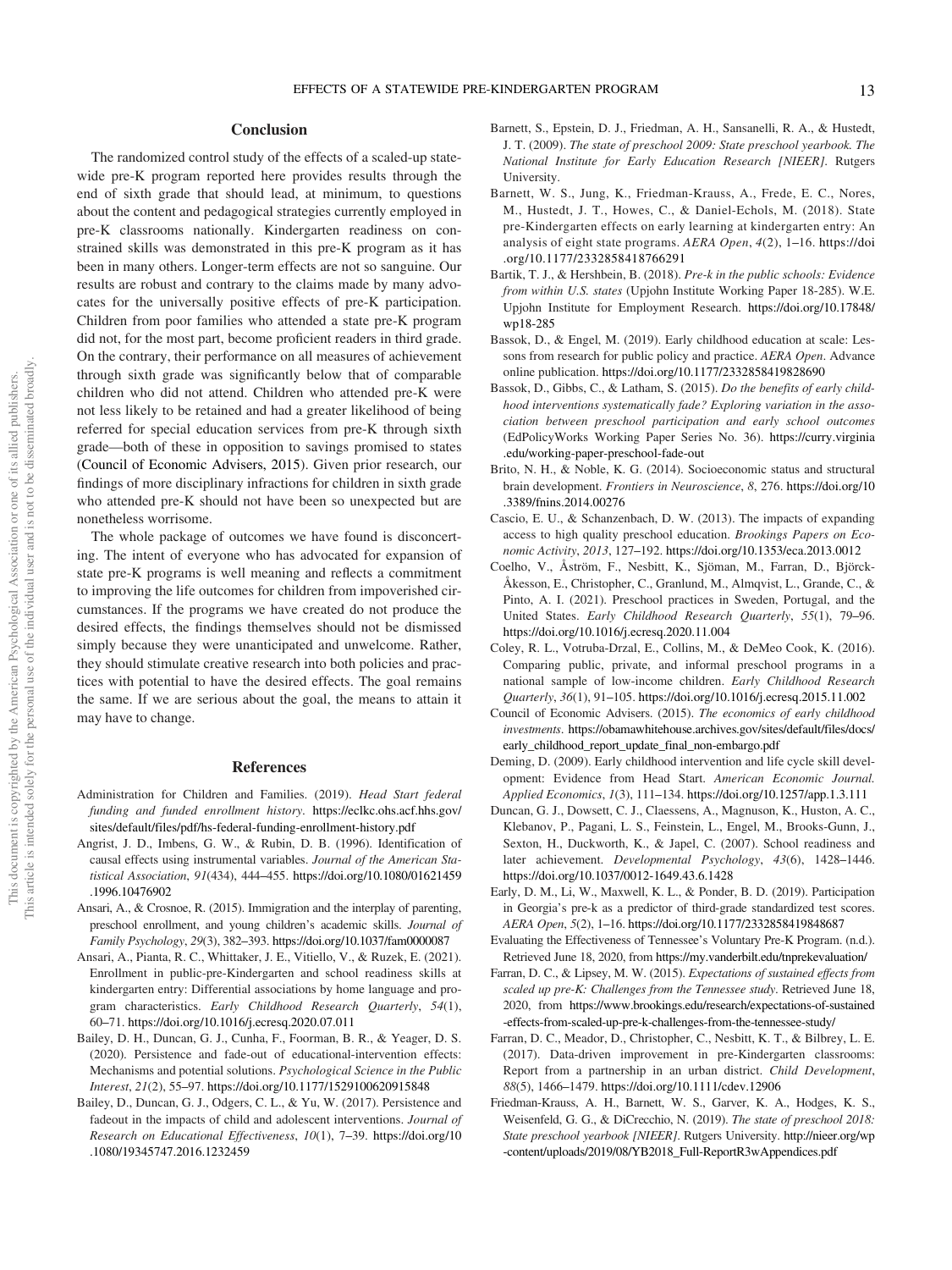- Friedman-Krauss, A. H., Barnett, W. S., Weisenfeld, G. G., Kasmin, R., DiCrecchio, N., & Horowitz, M. (2018). *The state of preschool 2017: State preschool yearbook. The National Institute of Early Education Research [NIEER]*. Rutgers University. http://nieer.org/state-preschool -yearbooks/yearbook2017
- Geary, D. C., Nicholas, A., Li, Y., & Sun, J. (2017). Developmental change in the influence of domain-general abilities and domain-specific knowledge on mathematics achievement: An eight-year longitudinal study. *Journal of Educational Psychology*, *109*(5), 680–693. https://doi .org/10.1037/edu0000159
- Gennetian, L. A., Morris, P. A., Bos, J. M., & Bloom, H. S. (2005). Constructing instrumental variables from experimental data to explore how treatments produce effects. In H. Bloom (Ed.), *Learning more from social experiments: Evolving analytic approaches* (pp. 75–114). Russell Sage Foundation.
- Gormley, W. T., Jr., Gayer, T., Phillips, D., & Dawson, B. (2005). The effects of universal pre-K on cognitive development. *Developmental Psychology*, *41*(6), 872–884. https://doi.org/10.1037/0012-1649.41.6.872
- Green, C. S. (2020). Interventions to do real-world good: Generalization and persistence. *Psychological Science in the Public Interest*, *21*(2), 43–49. https://doi.org/10.1177/1529100620933847
- Guerrero-Rosada, P., Weiland, C., McCormick, M., Hsueh, J., Sachs, J., Snow, C., & Maier, M. (2021). Null relations between CLASS scores and gains in children's language, math, and executive function skills: A replication and extension study. *Early Childhood Research Quarterly*, *54*(1), 1–12. https://doi.org/10.1016/j.ecresq.2020.07.009
- Harms, T., & Clifford, R. M. (1980). *The Early Childhood Environment Rating Scale*. Teachers College Press.
- Haskins, R. (1985). Public school aggression among children with varying day-care experience. *Child Development*, *56*(3), 689–703. https://doi .org/10.2307/1129759
- Hill, C. J., Gormley, W. T., Jr., & Adelstein, S. (2015). Do the short-term effects of a high-quality preschool program persist? *Early Childhood Research Quarterly*, *32*(1), 60–79. https://doi.org/10.1016/j.ecresq.2014 .12.005
- Hustedt, J., Jung, K., Friedman-Krauss, A., Barnett, S., & Slicker, G. (2021). Impacts of the New Mexico pre-k initiative by children's race/ ethnicity. *Early Childhood Research Quarterly*, *54*(1), 194–203. https:// doi.org/10.1016/j.ecresq.2020.09.006
- Judd, N., Sauce, B., Wiedenhoeft, J., Tromp, J., Chaarani, B., Schliep, A., van Noort, B., Penttilä, J., Grimmer, Y., Insensee, C., Becker, A., Banaschewski, T., Bokde, A. L. W., Quinlan, E. B., Desrivières, S., Flor, H., Grigis, A., Gowland, P., Heinz, A. . . . Whelan, R. (2020). Cognitive and brain development is independently influenced by socioeconomic status and polygenic scores for educational attainment. *Proceedings of the National Academy of Sciences of the United States of America*, *117*, 12411–12418. https://doi.org/10.1073/pnas.2001228117
- Ladd, H. F., Muschkin, C. G., & Dodge, K. A. (2014). From birth to school: Early childhood initiatives and third-grade outcomes in North Carolina. *Journal of Policy Analysis and Management*, *33*(1), 162–187. https://doi.org/10.1002/pam.21734
- Lipsey, M. W., Farran, D. C., & Durkin, K. (2018). Effects of the Tennessee Prekindergarten Program on children's achievement and behavior through third grade. *Early Childhood Research Quarterly*, *45*(1), 155–176. https://doi.org/10.1016/j.ecresq.2018.03.005
- Lipsey, M. W., Hofer, K. G., Dong, N., Farran, D. C., & Bilbrey, C. (2013a). *Evaluation of the Tennessee Voluntary Prekindergarten Program: End of pre-K results from the randomized control design* (Research report). Vanderbilt University, Peabody Research Institute. https://my.vanderbilt.edu/ tnpre-Kevaluation/files/2013/10/May2013\_PRI\_EndofPK\_TN-VPK\_RCT \_ProjectResults.pdf
- Lipsey, M. W., Hofer, K. G., Dong, N., Farran, D. C., & Bilbrey, C. (2013b). *Evaluation of the Tennessee Voluntary Prekindergarten Program: Kindergarten and first grade follow-up results from the randomized control design*

(Research report). Vanderbilt University, Peabody Research Institute. https://my.vanderbilt.edu/tnpre-Kevaluation/files/2013/10/August2013\_PRI \_Kand1stFollowup\_TN-VPK\_RCT\_ProjectResults\_FullReport1.pdf

- Lipina, S. J., & Posner, M. I. (2012). The impact of poverty on the development of brain networks. *Frontiers in Human Neuroscience*, *6*, 238. https://doi.org/10.3389/fnhum.2012.00238
- Mendez, L. M. R. (2003). Predictors of suspension and negative school outcomes: A longitudinal investigation. *New Directions for Youth Development: Theory, Practice, Research*, *2003*(99), 17–33. https://doi .org/10.1002/yd.52
- Moffitt, T. E., Arseneault, L., Belsky, D., Dickson, N., Hancox, R. J., Harrington, H., Houts, R., Poulton, R., Roberts, B. W., Ross, S., Sears, M. R., Thomson, W. M., & Caspi, A. (2011). A gradient of childhood self-control predicts health, wealth, and public safety. *Proceedings of the National Academy of Sciences of the United States of America*, *108*(7), 2693–2698. https://doi.org/10.1073/pnas.1010076108
- Montrosse-Moorhead, B., Dougherty, S., La Salle, T., Weiner, J., & Dostal, H. (2019). The overall and differential effects of a targeted pre-Kindergarten program: Evidence from Connecticut. *Early Childhood Research Quarterly*, *48*(1), 134–145. https://doi.org/10.1016/j.ecresq .2019.02.006
- Morris, P., Mattera, S., Castells, N., Bangser, M., Bierman, K., & Raver, C. (2014). *Impact findings from the Head Start CARES demonstration: National evaluation of three approaches to improving preschoolers*' *social and emotional competence* (OPRE Report 2014-2044). Office of Planning, Research and Evaluation, Administration for Children and Families, U.S. Department of Health and Human Services.
- Mowen, T. J., Brent, J. J., & Boman, J. H., IV. (2020). The effect of school discipline on offending across time. *Justice Quarterly*, *37*(4), 739–760. https://doi.org/10.1080/07418825.2019.1625428
- Nesbitt, K. T., & Farran, D. C. (2021). Effects of pre-Kindergarten curricula: Tools of the Mind as a case study. *Monographs of the Society for Research in Child Development*, *86*(1), 7–119. https://doi.org/10.1111/ mono.12425
- Noltemeyer, A. L., Ward, R. M., & Mcloughlin, C. (2015). Relationship between school suspension and student outcomes: A meta-analysis. *School Psychology Review*, *44*(2), 224–240. https://doi.org/10.17105/spr -14-0008.1
- Pages, R., Lukes, D. J., Bailey, D. H., & Duncan, G. J. (2020). Elusive longer-run impacts of Head Start: Replication within and across cohorts. *Educational Evaluation and Policy Analysis*, *42*(4), 471–492. https://doi .org/10.3102/0162373720948884
- Pearman, F. A., Springer, M., Lipsey, M., Lachowicz, M., Swain, W., & Farran, D. (2020). Teachers, schools, and pre-K effect persistence: An examination of the sustaining environment hypothesis. *Journal of Research on Educational Effectiveness*, *13*(4), 547–573. https://doi.org/ 10.1080/19345747.2020.1749740
- Phillips, D. A., Lipsey, M. W., Dodge, K. A., Haskins, R., Bassok, D., Burchinal, M. R., & Weiland, C. (2017). *Puzzling it out: The current state of scientific knowledge on pre-kindergarten effects: A consensus statement*. The Brookings Institution.
- Pion, G. M., & Lipsey, M. W. (2021). Impact of the Tennessee Voluntary Prekindergarten Program on children's literacy, language, and mathematics skills: Results from a regression-discontinuity design. *AERA Open*. Advance online publication. https://doi.org/10.1177/23328584211041353
- Preskitt, J., Johnson, H., Becker, D., Ernest, J., Fifolt, M., Adams, J., Strichik, T., Ross, J., & Sen, B. (2020). The persistence of reading and math proficiency: The benefits of Alabama's pre-kindergarten program endure in elementary and middle school. *International Journal of Child and Education Policy*, *14*(1), 1–12. https://doi.org/10.1186/s40723-020 -00073-3
- Puma, M., Bell, S., Cook, R., & Heid, C. (2010). *Head Start impact study* (Technical report). U.S. Department of Health and Human Services, Administration for Children and Families.